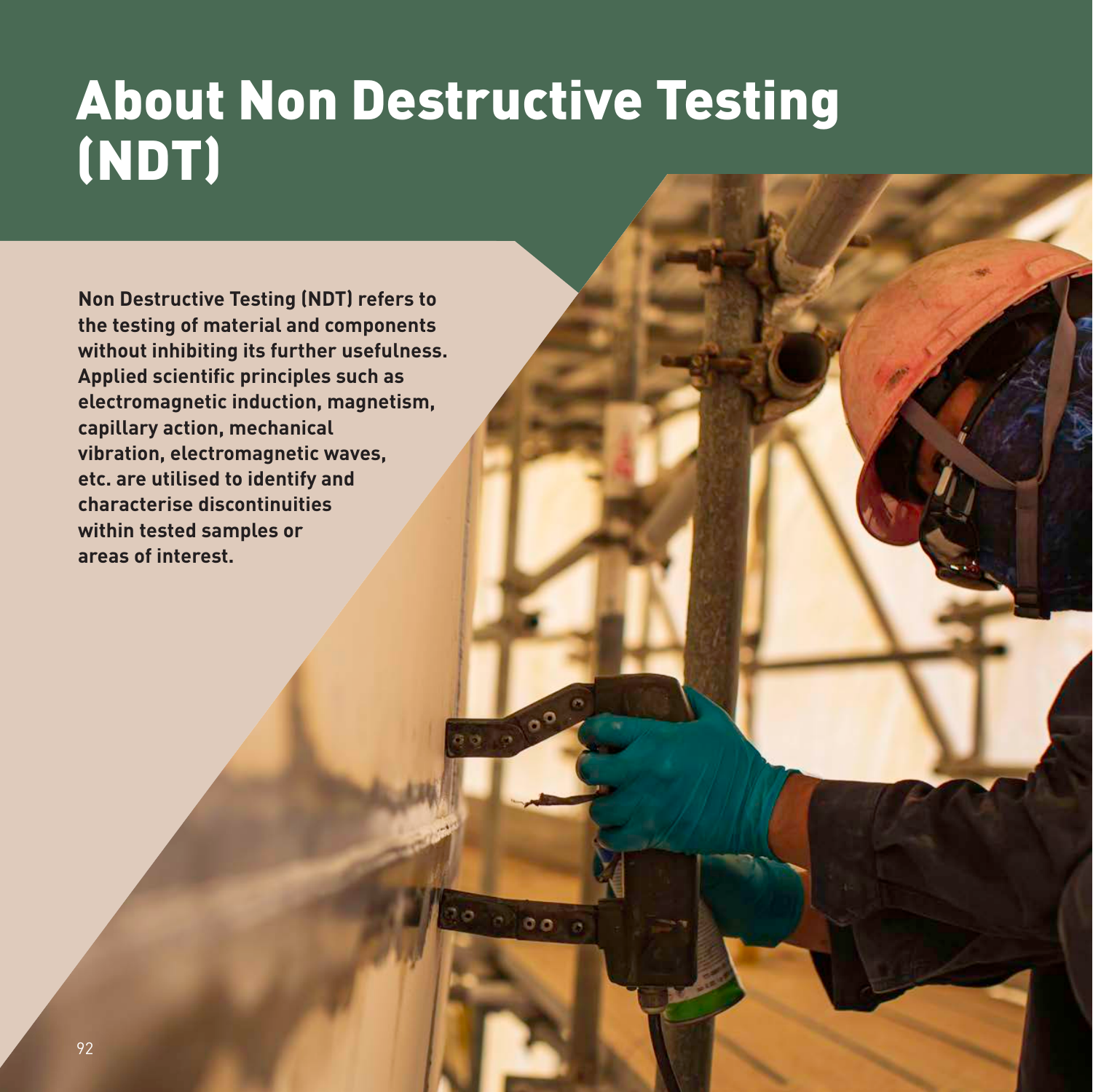**Training for Non-Destructive Testing (NDT) is provided by the SAIW in compliance with the ISO/TS 25108 in accordance with the syllabus provided in ISO/TS 25107 (ANSI/ASNT CP 105 as well as IAEA Tecdoc 628 are also incorporated) and recognised by an ISO/IEC 17024 accredited Personnel Certification Body (PCB) under the scope of ISO 9712, i.e. SAIW Certification PCB, which operates the SAIW Certification NDT Scheme.**

The SAIW Certification NDT scheme is the very first NDT qualification and certification scheme developed 'in Africa by Africans for Africans' that is registered under the ICNDT Mutual Recognition Agreement (MRA) Schedule 2 through the SAIW Certification Personnel Certification Body (PCB).

#### **Training is sector specific and can be subdivided into the following main sections**

- **1** Terminology and history
- **2** Physical principles
- **3** Product technology and method capabilities
- **4** Equipment
- **5** Testing information
- **6** Testing process
- **7** Interpretation / evaluation and reporting
- **8** Assessment
- **9** Quality Aspects
- **10** Developments

**Assessment quality aspects and developments training, qualification and certification is subdivided into three levels as stipulated by ISO 9712 new issue published in 2021.**

- An individual certified to **LEVEL 1** has demonstrated competence to carry out NDT according to written instructions and under the supervision of Level 2 or Level 3 personnel. Level 1 personnel may be authorized to perform the following in accordance with NDT instructions: set up NDT equipment; perform the tests; record and classify the results of the tests according to written criteria; report the results.
- **LEVEL 2** personnel may be authorized by the employer to perform certain tasks which include: select the NDT technique for the testing method to be used; define the limitations of application of the testing method; translate NDT codes, standards, specifications, and procedures into NDT instructions adapted to the actual working conditions; set up and verify equipment settings; perform and supervise tests; provide guidance for personnel at or below Level 2; report the results of NDT.
- **LEVEL 3** personnel may be authorized to perform certain tasks which include: assume full responsibility for a test facility or examination centre and staff; interpret standards, codes, specifications, and procedures; carry out and supervise all tasks at all levels; provide guidance for NDT personnel at all levels.

Please note that any comments, compliments or complaints related to: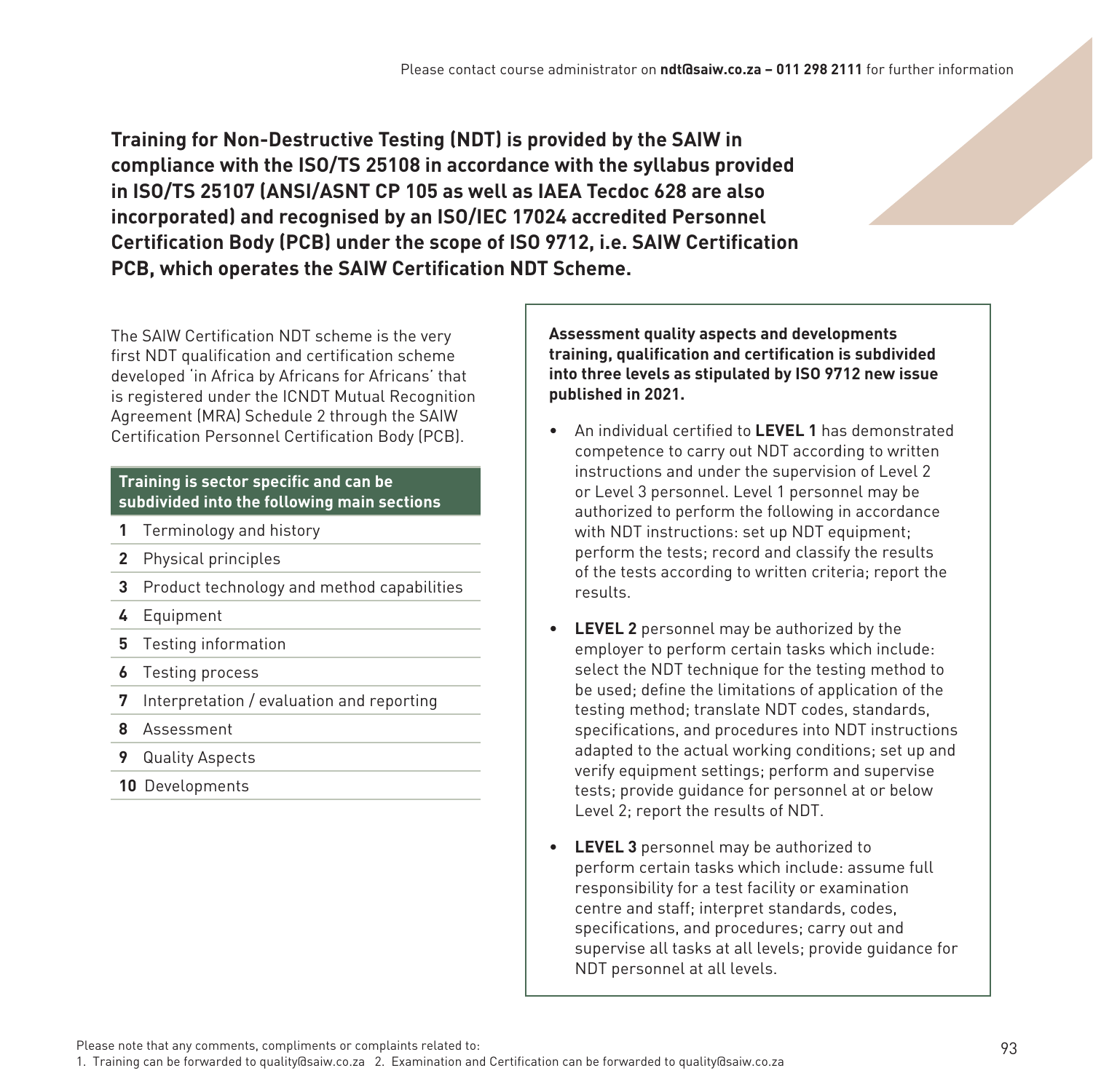# NDT Booking Procedures

- Please ensure that you comply with the course access conditions prior to enrolling for the course.
- Refer to the access conditions indicated on the NDT Access Conditions Table.
- Further information is available on the SAIW website: www.saiw.co.za
- Full payment is to be made prior to the commencement of the course and exam.
- All prices indicate the combined total for both the training and initial qualification examination costs.
- All prices quoted include VAT.

#### **1. THE FOLLOWING DOCUMENTATION IS REQUIRED FOR COURSE ENROLMENT**

- 1.1 "Course Enrolment Application Form" completed in full.
- 1.2 Confirmation of full payment
- 1.3 Legible copy of highest academic qualifications (School, college, University, etc.) and / or, pass mark in Proficiency Test.
- 1.4 Company letter stating delegate's current employment status (if applicable).
- 1.5 Legible copy of ID or Passport.
- 1.6 When doing any Level II or Level III course, confirmation of the preceding Level qualification (training record and examination result letter) is required.

### **PLEASE NOTE**

Once we have received all correct documents and payment has been confirmed, you will receive, via email, a "Booking Confirmation Notice" This booking confirmation notice will include the date of the NDT course, venue and full address.

#### **2. WHAT YOU NEED TO BRING ALONG**

- 2.1 For NDT Courses, you would require 4 Coloured ID photo's taken within the previous 6 months.
- 2.2 Copy of your ID or Passport.
- 2.3 Stationery, e.g. pen, pencil, note book, eraser and highlighter and scientific calculator.
- 2.4 Copy of the booking confirmation letter.
- 2.5 A 100% attendance of the course is a prerequisite for the qualification examination.

#### **3. CANCELLATION OF TRAINING**

- 3.1 The SAIW reserves the right to cancel the holding of a course at short notice, should student numbers not meet our minimum course requirements. Candidates shall be informed of the cancellation two weeks prior to the training start date and arrangements will be made to book the candidate on the next available course. Should the student / applicant decide the alternative arrangement is unsuitable, the full course fees will be reimbursed in these circumstances. Personal costs relating to accommodation and travelling cannot be claimed.
- 3.2 If the course booking is cancelled by the applicant less than 30 (thirty) days prior to the training start date, then the cancellation charge will be equal to the full course cost and no refund is applicable.
- 3.3 If the course booking is cancelled by the applicant 30 (thirty) days or more prior to the training start date, a cancellation charge of 4% (plus VAT) of the course fees will be charged by the SAIW as an administration fee and the balance of the fees refunded to the applicant. In these circumstances only the balance of the course fees will be reimbursed and no personal costs relating to accommodation and travelling may be claimed by the applicant.

#### **4. DRESS CODE**

4.1 NDT: Wear long pants, shirt and safety boots. Also consider suitable protective clothing such as overalls for the practical sessions.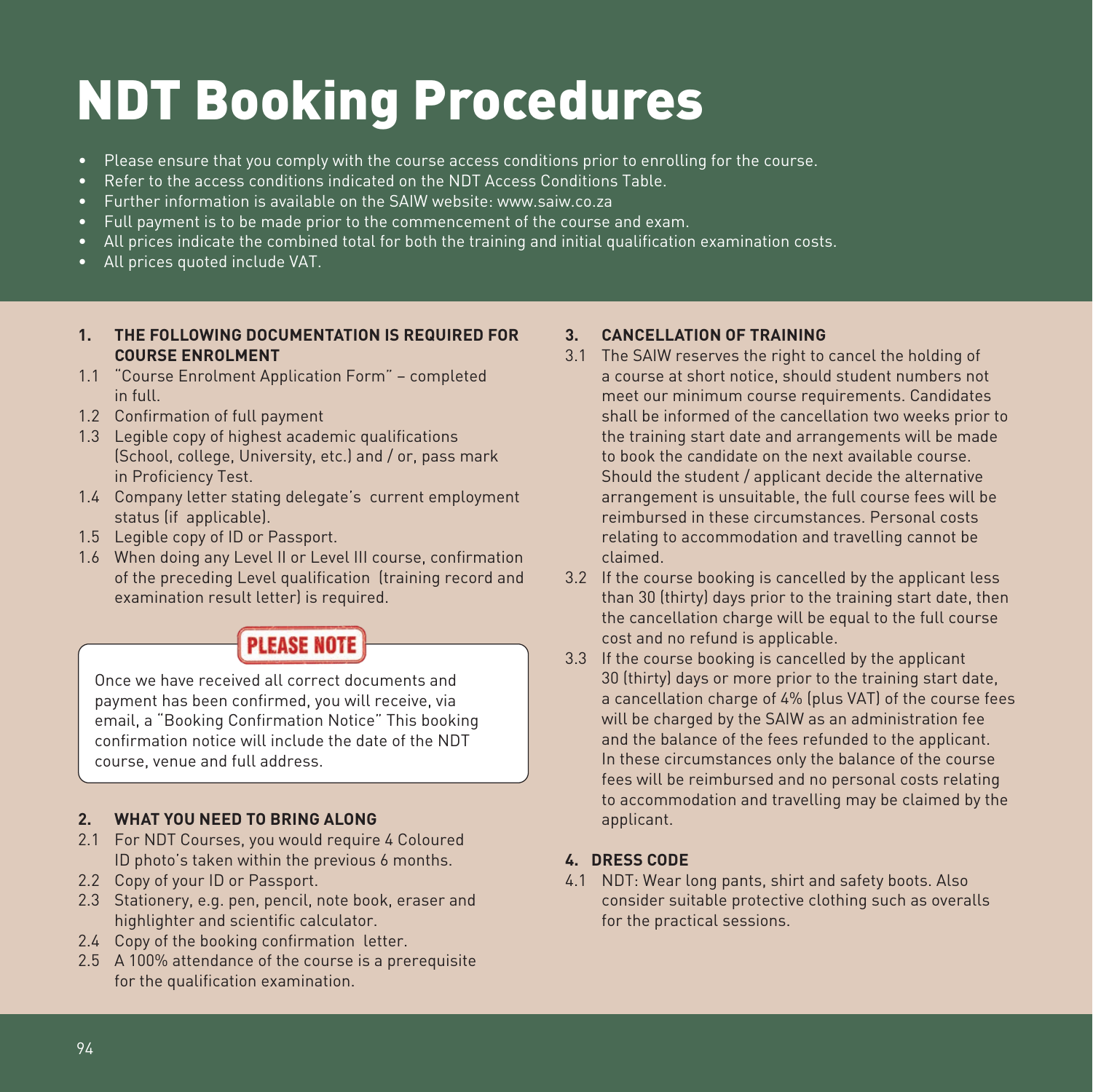# Training: NDT

## **ACCESS CONDITIONS**

| Level 1 : MT, VT, PT  | Direct access to the course shall be granted if the candidate has passed both mathematics and science in Grade 10 (Proof of Grade 10<br>- or equivalent such as N1; certificate is required).                                                                                                                                                                                                                                                                                                                                                                                                                                                                                           |
|-----------------------|-----------------------------------------------------------------------------------------------------------------------------------------------------------------------------------------------------------------------------------------------------------------------------------------------------------------------------------------------------------------------------------------------------------------------------------------------------------------------------------------------------------------------------------------------------------------------------------------------------------------------------------------------------------------------------------------|
|                       | Please note that RT Safety is mandatory for access to an RT 1 course and no RT 1 certificate shall be issued unless a RT Safety<br>certificate in accordance with DOH and issued by SAINT Professional Body can be shown.                                                                                                                                                                                                                                                                                                                                                                                                                                                               |
| Level 1 : UT, RT, ECT | Direct access to the course shall be granted if the candidate has passed both mathematics and science in Grade 12 (Proof of Grade 12<br>- or equivalent such as N3 certificate is required).                                                                                                                                                                                                                                                                                                                                                                                                                                                                                            |
|                       | Alternatively, the candidate shall be required to pass a Proficiency Exam for surface methods, prior to being eligible to sit the<br>applicable NDT course.                                                                                                                                                                                                                                                                                                                                                                                                                                                                                                                             |
|                       | Please note that the Proficiency test is free of charge and only assesses the basic skills relating to mathematics, science,<br>comprehension and communication capabilities required within the applicable NDT method. The pass mark for the Proficiency test<br>is 70%. Please contact Harold Jansen (harold.jansen@saiw.co.za) to ascertain availability and to make a booking. Proficiency tests<br>are performed on Thursdays between 8:00 and 11:00. In the case of candidates not being able to attend the Proficiency test due<br>to transport problems, arrangements can be made to have the test e-mailed to a suitable invigilator and returned via email once<br>completed. |
|                       | Candidate shall be qualified i.e. have received training in accordance with ISO9712 requirements and have passed the Level 1<br>qualification examinations (certified is preferred) as a Level 1 NDT Technician in the applicable method and sector.<br>Access to advanced / derived techniques requires a valid Level 2 certificate in the relevant method.                                                                                                                                                                                                                                                                                                                            |
| Level 2 - All Methods | <b>Direct Access to Level 2:</b><br>Candidate shall have passed both mathematics and science at Grade 12 level (Equivalent to N3 - Proof of Grade 12 certificate is<br>required) and have applicable tertiary qualification(s) and/or relevant NDT experience. Combination of Level 1 and Level 2 Training<br>hours in accordance with an approved syllabus and training programme as per SAIW Certification NDT Scheme requirements and<br>based on Certification body approval. The Level 1 qualification examinations shall also have been successfully passed.                                                                                                                      |
|                       | Candidate shall be qualified i.e. received training in accordance with ISO9712 requirements and have passed the Level 2 qualification<br>examinations (certified is preferred) as a Level 2 NDT Technician in the applicable method and sector, appropriate tertiary<br>qualifications (relevant to the NDT method - chemistry, mathematics or physics; and/or to the product or industry sector - chemistry,<br>metallurgy, engineering etc.) are advantageous.                                                                                                                                                                                                                        |
|                       | All candidates for Level 3 Certification in any NDT method shall have successfully completed the Level 2 Practical exam. (If not<br>certified as Level 2, the practical examination shall have been passed within 1 year from date of writing the Level 3 main method<br>examination).                                                                                                                                                                                                                                                                                                                                                                                                  |
| Level 3 - All Methods | Valid Level 2 Certificate in the applicable method and sector is mandatory when equipment operation or accepting tested components<br>are required.                                                                                                                                                                                                                                                                                                                                                                                                                                                                                                                                     |
|                       | <b>Direct Access to Level 3:</b><br>Combination of Level 1, 2 and 3 Training hours in accordance with an approved syllabus and training program as per ISO 9712 and<br>SAIW Certification NDT Scheme requirements and based on Certification body verification. The Level 2 qualification examinations<br>shall also have been successfully passed. No reduction in requirements for industrial experience. Suitable tertiary qualifications<br>(relevant to the NDT method - chemistry, mathematics or physics; and / or to the product or industry sector - chemistry, metallurgy,<br>engineering etc.) are mandatory.                                                                |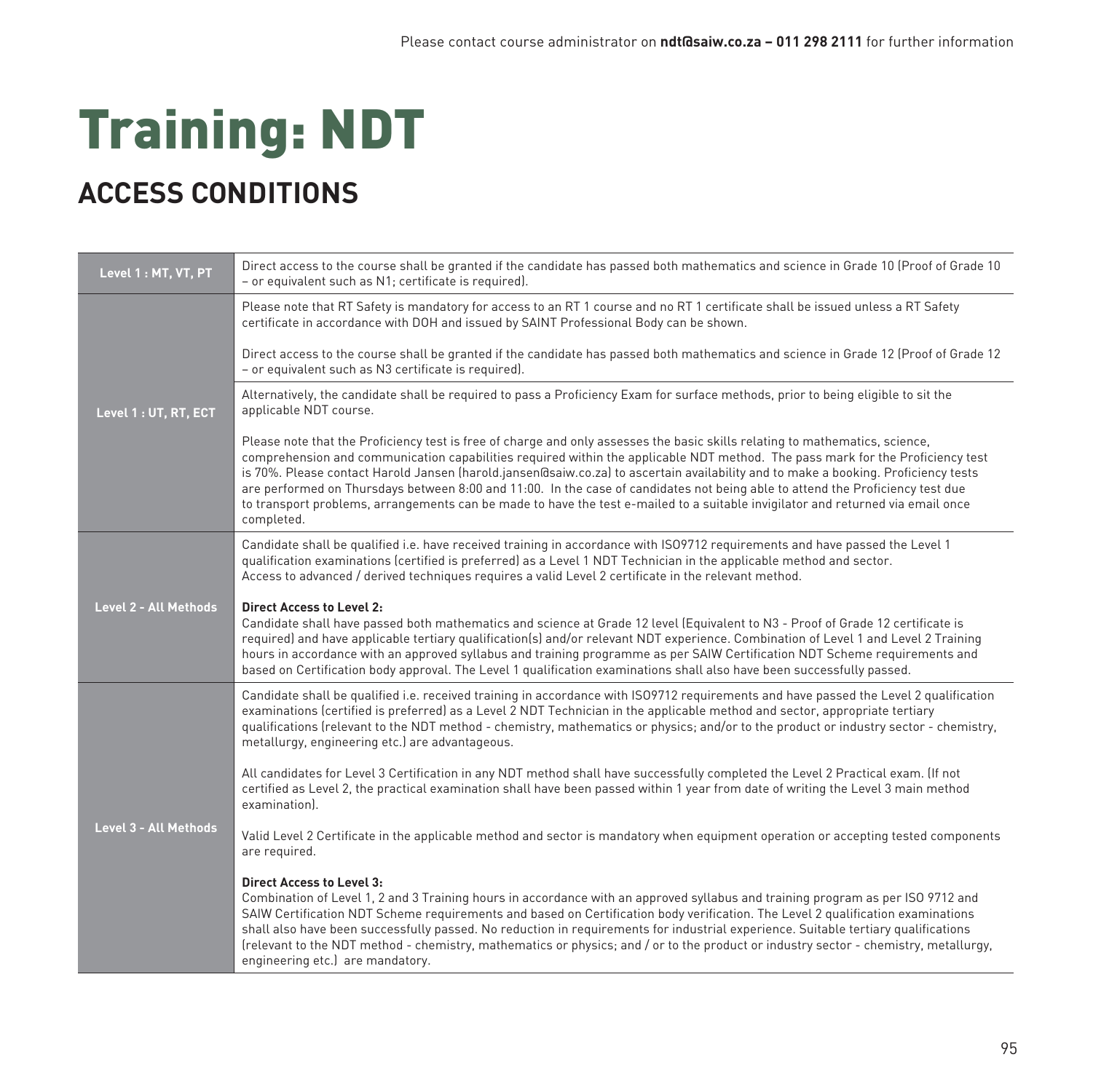## Eddy Current Testing **COURSE INFORMATION**

**Eddy Current Testing (ECT) is an electromagnetic testing method in which electromagnetic induction is utilised to detect any discontinuities. The basic requirement for eddy current testing therefore is that the material being tested or in the case of paint thickness measurement the substrate, should be electrically conductive. ECT can be regarded as both a surface as well as subsurface testing method since the depth to which the inspection can effectively be performed depends on the frequency of the excitation current, the electrical conductivity as well as magnetic properties of the material being tested.**

96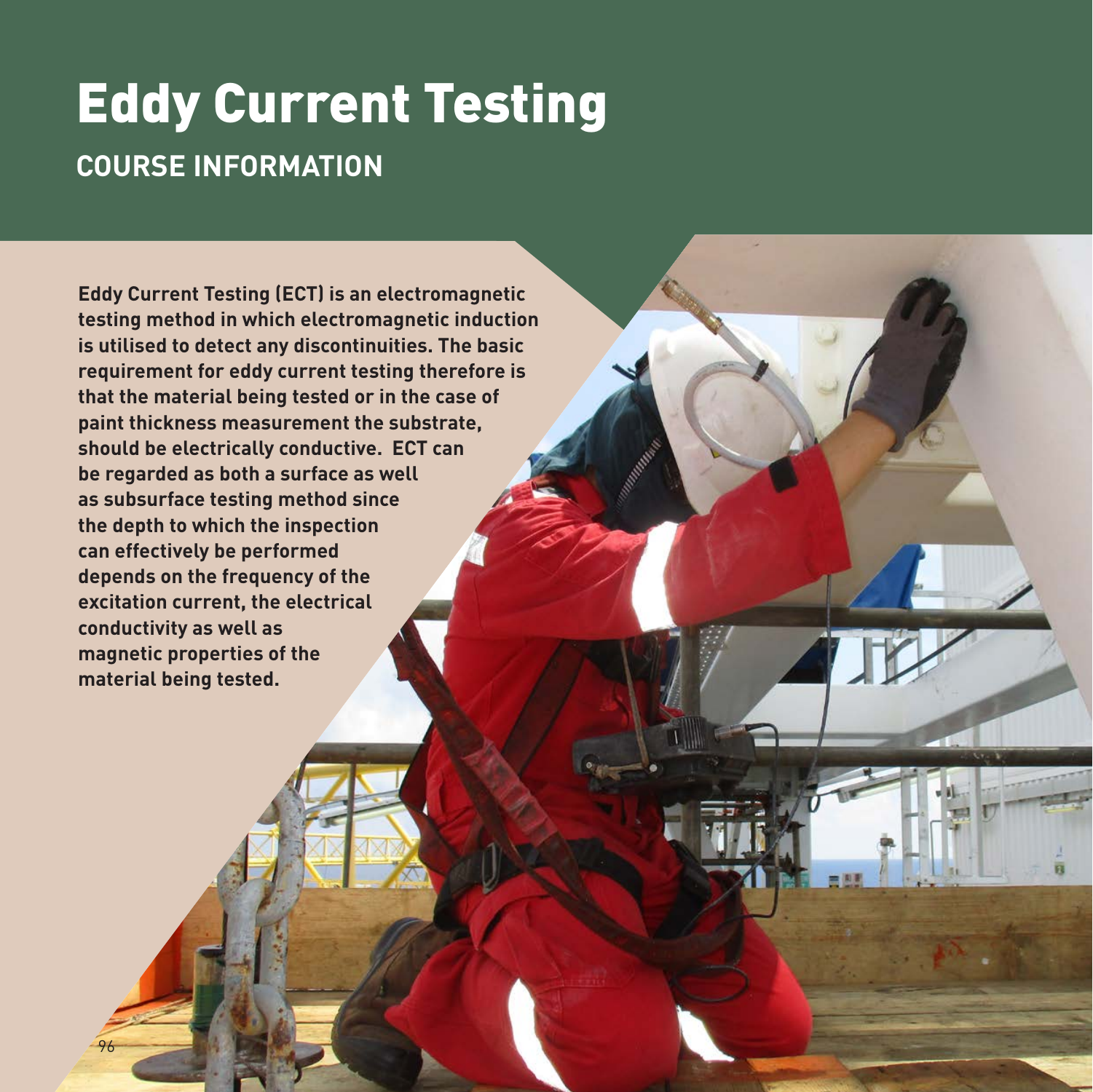**If this sounds like a mouthful, then we invite you to dust off your high school knowledge regarding electrical transformers and attend an ECT course.** 

The techniques utilised in eddy current testing depends on the sample being tested, i.e. whether it is a surface, tube, bar or other more complex shapes since it dictates the type of probe to be used. Furthermore, the number of frequencies and the inspection mode(s) such as absolute or differential determines the multi- frequency and / or mode technique description. The presence of magnetic saturation weak magnetic alloys, shielding or focussing nature of the probe as well as the display capabilities extends the technique description.

#### **The training course is based on general theory as well as sector specific applications relating, but not limited to, the following standards and specifications:**

- ASME Boiler & Pressure Vessel Code Section V Subsection A Article 1 & 8
- ASME Boiler & Pressure Vessel Code Section V Subsection B Article 26
- ISO 15549 ECT General principles
- ISO 15548 Part 1 ECT Instrument Characteristics and verification
- ISO 15548 Part 2 ECT Probe Characteristics and verification
- ISO 15548 Part 3 ECT System Characteristics and verification
- ISO 17643 ECT Welds
- ISO 2360 ECT Non-Conductive coatings Amplitude sensitive equipment
- ISO 21968 ECT Non-Conductive coatings Phase sensitive equipment
- ISO 12718 ECT Vocabulary



Scan this QR code to download the SAIW Course Prospectus App onto your cellular phone.

|                                   |                        |                                 |                                  |                                                                      |                                                                                                                         |                           |                    |                         | EDDY CURRENT TESTING – SAIW CERTIFICATION NDT SCHEME (ISO 9712) NON-DESTRUCTIVE TESTING – SURFACE METHOD |                         |                  |
|-----------------------------------|------------------------|---------------------------------|----------------------------------|----------------------------------------------------------------------|-------------------------------------------------------------------------------------------------------------------------|---------------------------|--------------------|-------------------------|----------------------------------------------------------------------------------------------------------|-------------------------|------------------|
|                                   |                        |                                 |                                  |                                                                      | Prices (Inclusive of VAT)                                                                                               |                           |                    |                         |                                                                                                          |                         |                  |
| <b>NDT</b><br>Method<br>and Level | Industrial<br>Sector   | Product<br>Sector /<br>Category | Duration<br>1 day<br>$= 8$ hours | Training &<br>Initial<br>Examination<br>Non-<br>Corporate<br>Members | Training<br>& Initial<br>Course & Initial Exam Dates<br>Initial<br>Examination<br>Certification<br>Corporate<br>Members |                           |                    |                         |                                                                                                          |                         |                  |
|                                   |                        |                                 |                                  |                                                                      |                                                                                                                         |                           | <b>Course Code</b> | ECT 1.1 - JHB 01        | <b>ECT 1.2 - JHB 01</b>                                                                                  | <b>ECT 1.1 - JHB 02</b> | ECT 1.2 - JHB 01 |
|                                   |                        | ECT 1.1:                        | Training                         | ECT 1.1                                                              | ECT 1.1                                                                                                                 | ECT 1.1                   | Training           | 24 - 27 Jan             | $06 - 09$ Jun                                                                                            | 04 - 07 Jul             | $03 - 06$ Oct    |
| Eddy<br>Current                   | Pre- and               | Surface (s)                     | 4 days                           | R 17,285                                                             | R 15,990                                                                                                                | R 2,780                   | Exam               | 28 Jan                  | 10 Jun                                                                                                   | 08 Jul                  | 07 Oct           |
| Testing<br>Level 1                | in-service             | ECT 1.2:                        | Exam                             | <b>ECT 1.2</b>                                                       | <b>ECT 1.2</b>                                                                                                          | ECT 1.1                   | <b>Course Code</b> | ECT 1.1 - CPT 01        | <b>ECT 1.2 - CPT 02</b>                                                                                  |                         |                  |
|                                   |                        | Tubes (t)                       | 1 day                            | R 17,285                                                             | R 15,990                                                                                                                | R 2,780                   | Training           | 31 Jan - 03 Feb         | $01 - 04$ Aug                                                                                            |                         |                  |
|                                   |                        |                                 |                                  |                                                                      |                                                                                                                         |                           | Exam               | 04 Feb                  | 05 Aug                                                                                                   |                         |                  |
| Eddy                              |                        | ECT 2.1:                        | Training                         | <b>ECT 2.1</b>                                                       | <b>ECT 2.1</b>                                                                                                          | ECT 2.1                   | <b>Course Code</b> | <b>ECT 2.1 - JHB 01</b> | <b>ECT 2.1 - JHB 02</b>                                                                                  |                         |                  |
| Current<br>Testing                | Pre- and<br>in-service | Surface [s]                     | 4 days                           | R 17,285                                                             | R 15,990                                                                                                                | R 2,780                   | Training           | 22 - 25 Mar             | 05 - 08 Dec                                                                                              |                         |                  |
| Level 2                           |                        | ECT 2.2:<br>Tubes (t)           | Exam<br>1 day                    | <b>ECT 122</b><br>R 17,285                                           | <b>ECT 2.2</b><br>R 15,990                                                                                              | <b>ECT 2.1</b><br>R 2,780 | Exam               | 28 Mar                  | 09 Dec                                                                                                   |                         |                  |

Please note that any comments, compliments or complaints related to: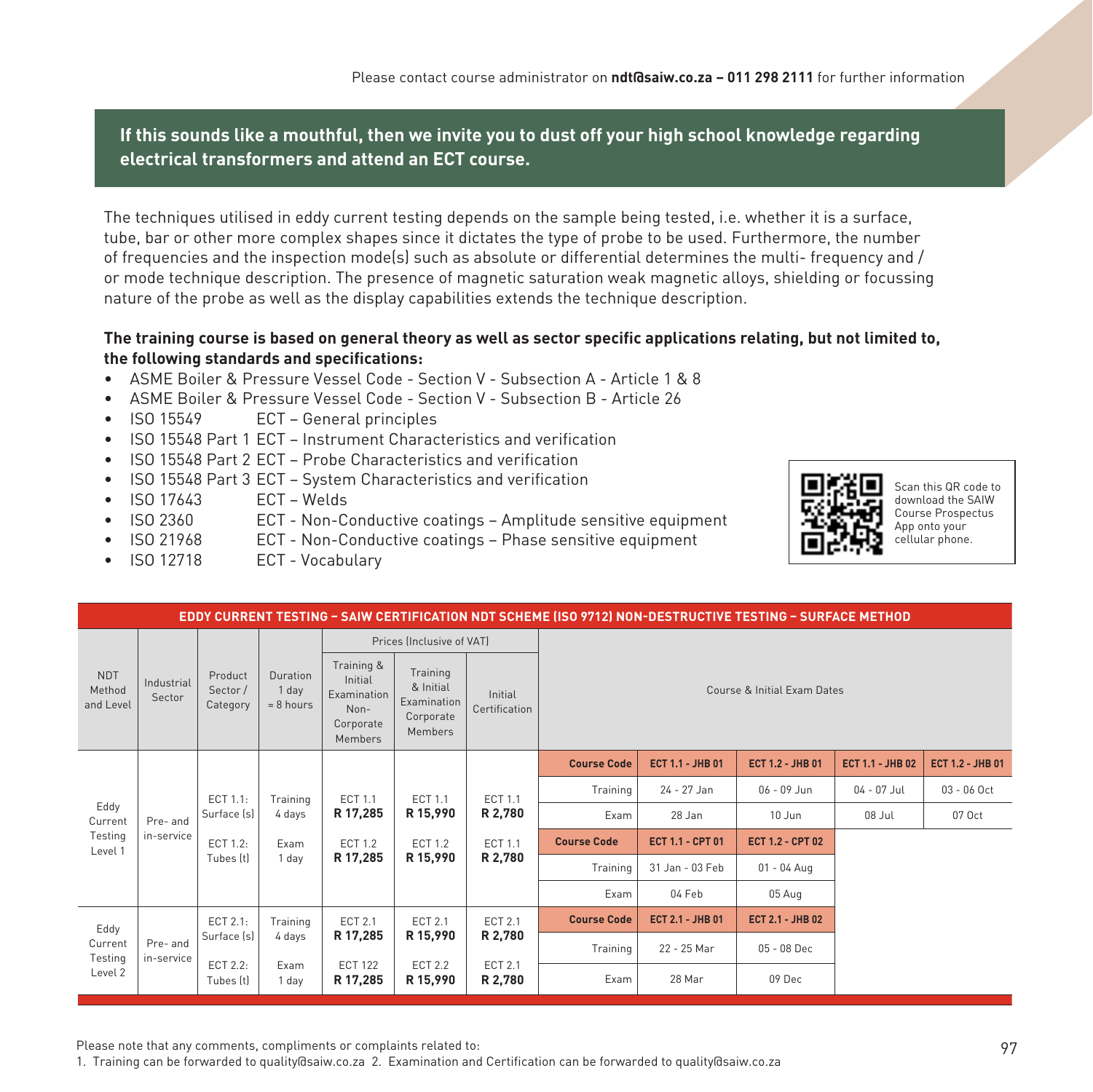# MAGNETIC PARTICLE TESTING

### **COURSE INFORMATION**

**Magnetic Testing (MT) refers to a surface and very limited subsurface NDT method that relies on the magnetic nature of the relevant material being tested, to reveal any discontinuities on the surface or major longitudinal indications just below the surface.** 

**The material should therefore allow for magnetic fields to be generated inside or pass through the material, hence the requirement for material is that it should be ferromagnetic which means that the material should have a magnetic permeability much greater than 1.**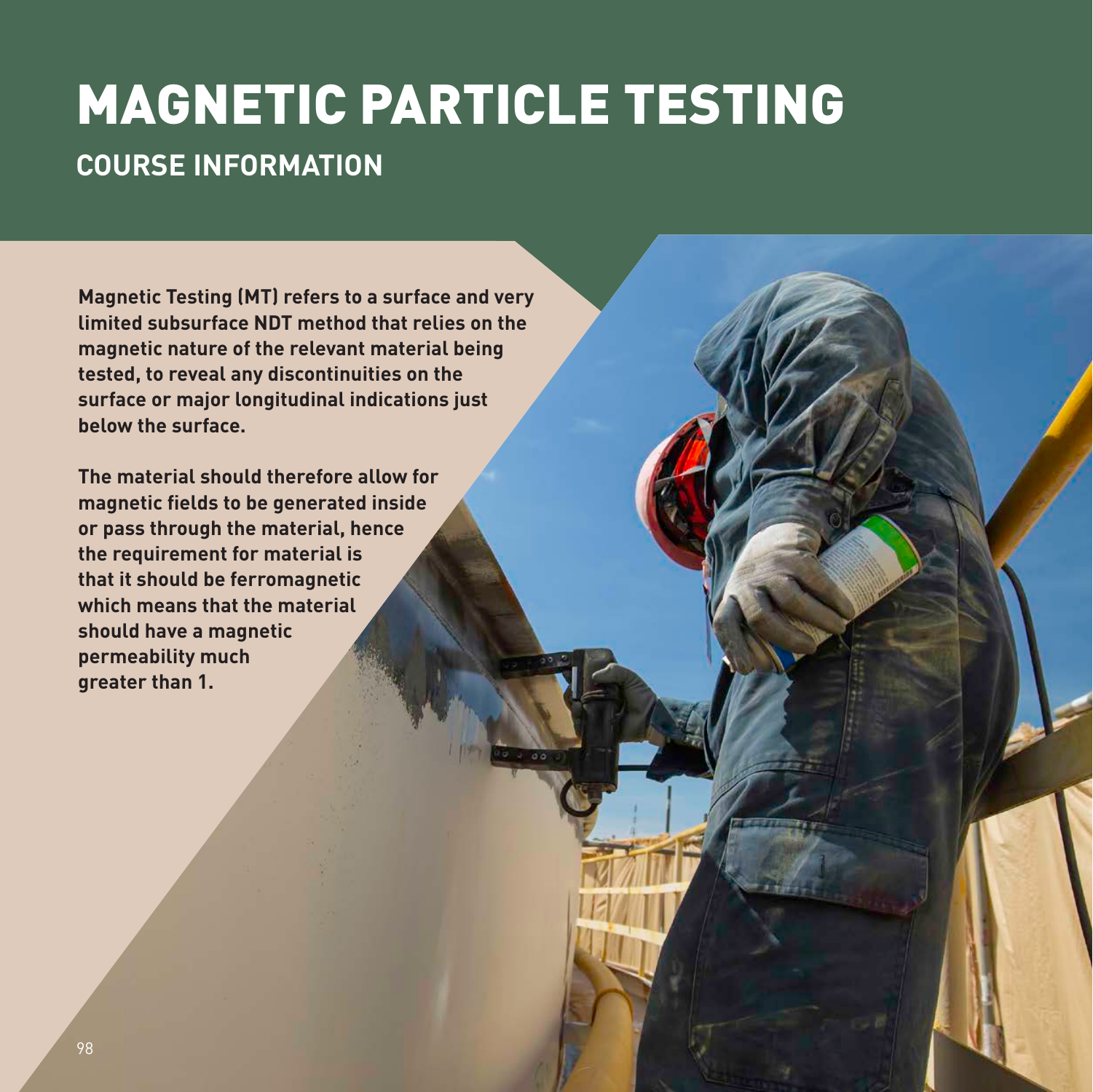#### **If you are interested in magnetism and would like to find out how magnetic fields are used to detect discontinuities in ferromagnetic material then Magnetic Testing is the place to start your career in NDT.**

Inspection techniques depend on the type of current being used to magnetise the material, whether the excitation current is maintained during the application of magnetic particles or not as well as nature of the magnetic field generated i.e. linear or circular. In addition the technique description should also refer to the type of magnetic particles used to make indications visible.

#### **The training course is based on general theory as well as sector specific applications relating, but not limited to, the following standards and specifications:**

- ASME Boiler & Pressure Vessel Code Section V Subsection A Article 1 & 7
- ASME Boiler & Pressure Vessel Code Section V Subsection B Article 25
- ISO 9934 Part 1 MT General Principals
- ISO 9934 Part 2 MT Detection media
- ISO 9934 Part 3 MT Equipment
- ISO 12707 MT Vocabulary
- ISO 17638 MT Welds
- ISO 4986 MT Castings
- ISO 23278 MT Acceptance Levels



Scan this QR code to download the SAIW Course Prospectus App onto your cellular phone.

|                                                          |                      |                                 |                                  |                                                                      |                                                              |                          |                    |                        | MAGNETIC PARTICAL TESTING - SAIW CERTIFICATION NDT SCHEME (ISO 9712)   NON-DESTRUCTIVE TESTING - SURFACE METHODS |                             |                        |                        |
|----------------------------------------------------------|----------------------|---------------------------------|----------------------------------|----------------------------------------------------------------------|--------------------------------------------------------------|--------------------------|--------------------|------------------------|------------------------------------------------------------------------------------------------------------------|-----------------------------|------------------------|------------------------|
|                                                          |                      |                                 |                                  |                                                                      | Prices (Inclusive of VAT)                                    |                          |                    |                        |                                                                                                                  |                             |                        |                        |
| <b>NDT</b><br>Method<br>and Level                        | Industrial<br>Sector | Product<br>Sector /<br>Category | Duration<br>1 day<br>$= 8$ hours | Training &<br>Initial<br>Examination<br>Non-<br>Corporate<br>Members | Training<br>& Initial<br>Examination<br>Corporate<br>Members | Initial<br>Certification |                    |                        |                                                                                                                  | Course & Initial Exam Dates |                        |                        |
|                                                          |                      |                                 |                                  |                                                                      |                                                              |                          | <b>Course Code</b> | <b>MT1A-JHB01</b>      | <b>MT1A-JHB02</b>                                                                                                | <b>MT1A-JHB03</b>           | <b>MT1A-JHB04</b>      | <b>MT1A-JHB05</b>      |
|                                                          |                      | MT 1.1                          |                                  |                                                                      |                                                              |                          | Training           | 10 - 13 Jan            | 21 - 24 Feb                                                                                                      | 04 - 07 Apr                 | 20 - 23 Jun            | 15 - 18 Aug            |
|                                                          |                      | Forging (f)                     |                                  |                                                                      |                                                              |                          | Exam               | 14 Jan                 | 25 Feb                                                                                                           | 08 Apr                      | 24 Jun                 | 19 Aug                 |
| Magnetic<br>Pre- and<br>Testing<br>in-service<br>Level 1 |                      | MT 1.2<br>Castings              | Training<br>4 days               |                                                                      | R 15,990                                                     |                          | <b>Course Code</b> | <b>MT1A-JHB06</b>      | <b>MT1A-JHB07</b>                                                                                                |                             |                        |                        |
|                                                          |                      |                                 |                                  | R 17,285                                                             |                                                              | R 2,780                  | Training           | 26 - 29 Sep            | 28 Nov - 01 Dec                                                                                                  |                             |                        |                        |
|                                                          |                      | (c)                             | Exam<br>1 day                    |                                                                      |                                                              |                          | Exam               | 30 Sep                 | 02 Dec                                                                                                           |                             |                        |                        |
|                                                          |                      | MT 1.3                          |                                  |                                                                      |                                                              |                          | <b>Course Code</b> | <b>MT1A-DBN01</b>      | <b>MT 1 A - DBN 02</b>                                                                                           |                             | <b>MT1A-CPT01</b>      | <b>MT 1 A - CPT 02</b> |
|                                                          |                      | Welds (w)                       |                                  |                                                                      |                                                              |                          | Training           | 17 - 20 Jan            | 29 Aug - 01 Sep                                                                                                  |                             | 10 - 13 Jan            | 14 - 17 Nov            |
|                                                          |                      |                                 |                                  |                                                                      |                                                              |                          | Exam               | 21 Jan                 | 02 Sep                                                                                                           |                             | 14 Jan                 | 18 Nov                 |
|                                                          |                      |                                 |                                  |                                                                      |                                                              |                          | <b>Course Code</b> | <b>MT 2 A - JHB 01</b> | <b>MT 2 A - JHB 02</b>                                                                                           | <b>MT 2 A - JHB 03</b>      | <b>MT 2 A - JHB 04</b> | <b>MT 2 A - JHB 05</b> |
|                                                          |                      | MT 2.1                          |                                  |                                                                      |                                                              |                          | Training           | 07 - 10 Feb            | 07 - 10 Mar                                                                                                      | 30 May - 02 Jun             | 22 - 25 Aug            | 10 - 13 Oct            |
|                                                          |                      | Forging (f)                     | Training                         |                                                                      |                                                              |                          | Exam               | 11 Feb                 | 11 Mar                                                                                                           | 03 Jun                      | 26 Aug                 | 14 Oct                 |
| Magnetic                                                 |                      | MT 2.2                          | 4 days                           |                                                                      |                                                              |                          | <b>Course Code</b> | <b>MT 2 A - JHB 06</b> |                                                                                                                  | <b>MT 2 A - DBN 01</b>      |                        |                        |
| Pre- and<br>Testing                                      | in-service           | Castings                        |                                  | R 17,285                                                             | R 15,990                                                     | R 2.780                  | Training           | 31 Oct - 03 Nov        |                                                                                                                  | 06 - 09 Jun                 |                        |                        |
| Level 2                                                  |                      | (c)                             | Exam<br>1 day                    |                                                                      |                                                              |                          | Exam               | 04 Nov                 |                                                                                                                  | 10 Jun                      |                        |                        |
|                                                          |                      | MT 2.3                          |                                  |                                                                      |                                                              |                          | <b>Course Code</b> | <b>MT 2 A - CPT 01</b> |                                                                                                                  |                             |                        |                        |
|                                                          | Welds (w)            |                                 |                                  |                                                                      |                                                              | Training                 | 21 - 24 Nov        |                        |                                                                                                                  |                             |                        |                        |
|                                                          |                      |                                 |                                  |                                                                      |                                                              | Exam                     | 25 Nov             |                        |                                                                                                                  |                             |                        |                        |

Please note that any comments, compliments or complaints related to: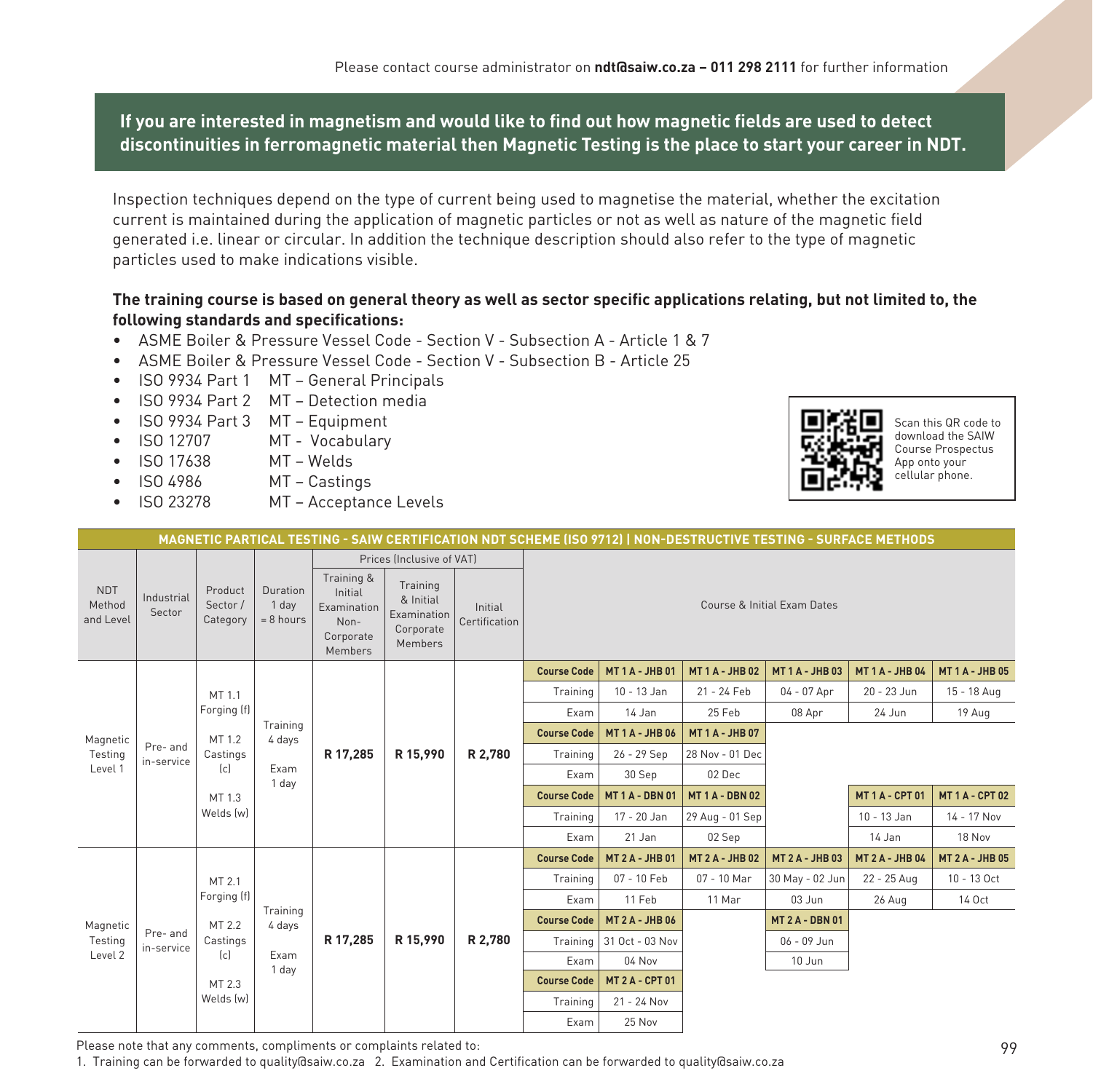## Penetrant Testing **COURSE INFORMATION**

**Penetrant or Liquid Penetrant Testing (PT) refers to a surface type non-destructive testing method that allows a liquid (containing dye to increase visibility) to fill an empty void, which is open to the surface, due to the capillary action of the liquid.** 

**Once the excess penetrant is removed from the surface a developer is applied to the surface which allows the penetrant to be absorbed into a contrasting medium (normally white powder) revealing the presence of a discontinuity.** 

**PT can effectively be applied to any type of material, as long as the discontinuity sought, is open to the surface.**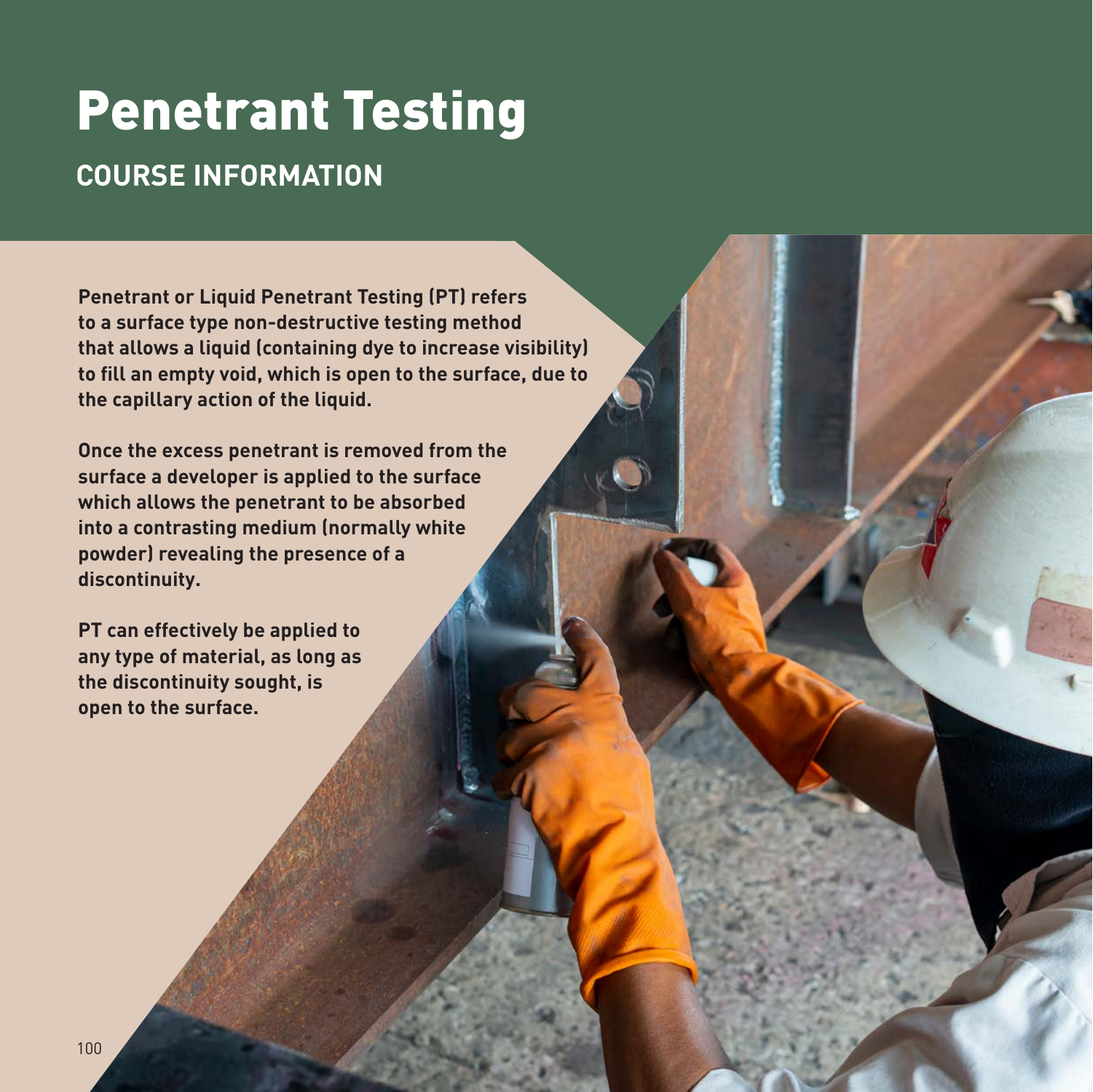**If you enjoyed chemistry at school and your interest in liquids exceeds that of swimming and the occasional beer, then we invite you to start your career in one of the most basic yet useful NDT methods around.**

Inspection techniques depend on whether the dye used is under normal light or backlight conditions (or both), the type of penetrant, excess penetrant removal process as well as developer used during testing. Furthermore, since temperature has an effect on the liquid properties such as viscosity and evaporation special techniques are applicable at excessively high and low temperatures.

#### **The training course is based on general theory as well as sector specific applications relating, but not limited to, the following standards and specifications:**

- ASME Boiler & Pressure Vessel Code Section V - Subsection A - Article 1 & 6
- ASME Boiler & Pressure Vessel Code Section V - Subsection B - Article 24
- ISO 3452 Part 1 PT General Principals
- ISO 3452 Part 2 PT Testing of penetrant materials
- ISO 3452 Part 3 PT Reference test blocks
- ISO 3452 Part 4 PT Equipment
- ISO 3452 Part 5 PT Testing at temperatures > 50 °C
- ISO 3452 Part 6 PT Testing at temperatures <  $10^{\circ}$ C<br>• ISO 12706 PT Vocabulary
- PT Vocabulary
- ISO 23277 PT Acceptance Levels

|                                                           |                           |                                 |                                  |                                                                      |                                                              |                          |                        |                        | PENETRANT TESTING - SAIW CERTIFICATION NDT SCHEME (ISO 9712)   NON-DESTRUCTIVE TESTING - SURFACE METHODS |                             |                        |                        |
|-----------------------------------------------------------|---------------------------|---------------------------------|----------------------------------|----------------------------------------------------------------------|--------------------------------------------------------------|--------------------------|------------------------|------------------------|----------------------------------------------------------------------------------------------------------|-----------------------------|------------------------|------------------------|
|                                                           |                           |                                 |                                  |                                                                      | Prices (Inclusive of VAT)                                    |                          |                        |                        |                                                                                                          |                             |                        |                        |
| <b>NDT</b><br>Method<br>and Level                         | Industrial<br>Sector      | Product<br>Sector /<br>Category | Duration<br>1 day<br>$= 8$ hours | Training &<br>Initial<br>Examination<br>Non-<br>Corporate<br>Members | Training<br>& Initial<br>Examination<br>Corporate<br>Members | Initial<br>Certification |                        |                        |                                                                                                          | Course & Initial Exam Dates |                        |                        |
|                                                           |                           |                                 |                                  |                                                                      |                                                              | <b>Course Code</b>       | <b>PT 1 A - JHB 01</b> | <b>PT 1 A - JHB 02</b> | <b>PT 1 A - JHB 03</b>                                                                                   | <b>PT 1 A - JHB 04</b>      | <b>PT 1 A - JHB 05</b> |                        |
|                                                           |                           |                                 |                                  |                                                                      |                                                              |                          | Training               | 10 - 13 Jan            | 21 - 24 Feb                                                                                              | 04 - 07 Apr                 | 20 - 23 Jun            | 15 - 18 Aug            |
|                                                           |                           |                                 |                                  |                                                                      |                                                              |                          | Exam                   | 14 Jan                 | 25 Feb                                                                                                   | 08 Apr                      | 24 Jun                 | 19 Aug                 |
|                                                           |                           | PT 1.1<br>Forging (f)           |                                  |                                                                      |                                                              |                          | <b>Course Code</b>     | <b>PT 1 A - JHB 06</b> | <b>PT 1 A - JHB 07</b>                                                                                   |                             |                        |                        |
|                                                           |                           |                                 | Training                         |                                                                      |                                                              |                          | Training               | 26 - 29 Sep            | 28 Nov - 01 Dec                                                                                          |                             |                        |                        |
| Penetrant<br>Pre- and<br>Testing<br>in-service<br>Level 1 | PT 1.2<br>Castings<br>(c) | 4 days                          | R 17,285                         | R 15,990                                                             | R 2,780                                                      | Exam                     | 30 Sep                 | 02 Dec                 |                                                                                                          |                             |                        |                        |
|                                                           |                           | Exam                            |                                  |                                                                      |                                                              | <b>Course Code</b>       | <b>PT 1 A - DBN 01</b> | <b>PT 1 A - DBN 02</b> |                                                                                                          |                             |                        |                        |
|                                                           |                           | 1 day                           |                                  |                                                                      |                                                              | Training                 | 24 - 27 Jan            | 12 - 15 Sep            |                                                                                                          |                             |                        |                        |
|                                                           |                           | PT 1.3<br>Welds (w)             |                                  |                                                                      |                                                              |                          | Exam                   | 28 Jan                 | 16 Sep                                                                                                   |                             |                        |                        |
|                                                           |                           |                                 |                                  |                                                                      |                                                              |                          | <b>Course Code</b>     | PT 1 A - CPT 01        | <b>PT 1 A - CPT 02</b>                                                                                   | PT1A-CPT03                  |                        |                        |
|                                                           |                           |                                 |                                  |                                                                      |                                                              |                          | Training               | 17 - 20 Jan            | 30 May - 02 Jun 31 Oct - 03 Nov                                                                          |                             |                        |                        |
|                                                           |                           |                                 |                                  |                                                                      |                                                              |                          | Exam                   | 21 Jan                 | 03 Jun                                                                                                   | 04 Nov                      |                        |                        |
|                                                           |                           |                                 |                                  |                                                                      |                                                              |                          | <b>Course Code</b>     | <b>PT 2 A - JHB 01</b> | <b>PT 2 A - JHB 02</b>                                                                                   | <b>PT 2 A - JHB 03</b>      | <b>PT 2 A - JHB 04</b> | <b>PT 2 A - JHB 05</b> |
|                                                           |                           | PT 2.1                          |                                  |                                                                      |                                                              |                          | Training               | 07 - 10 Feb            | 07 - 10 Mar                                                                                              | 30 May - 02 Jun             | 22 - 25 Aug            | 10 - 13 Oct            |
|                                                           |                           | Forging (f)                     | Training                         |                                                                      |                                                              |                          | Exam                   | 11 Feb                 | 11 Mar                                                                                                   | 03 Jun                      | 26 Aug                 | 14 Oct                 |
| Penetrant                                                 |                           | PT 2.2                          | 4 days                           |                                                                      |                                                              |                          | <b>Course Code</b>     | <b>PT 2 A - JHB 06</b> |                                                                                                          | <b>PT 2 A - DBN 01</b>      | <b>PT 2 A - DBN 02</b> |                        |
| Testing                                                   | Pre- and<br>in-service    | Castings                        |                                  | R 17,285                                                             | R 15,990                                                     | R 2,780                  | Training               | 31 Oct - 03 Nov        |                                                                                                          | 09 - 12 May                 | 07 - 10 Nov            |                        |
| Level 2                                                   |                           | (c)                             | Exam<br>1 day                    |                                                                      |                                                              |                          | Exam                   | 04 Nov                 |                                                                                                          | 13 May                      | 11 Nov                 |                        |
|                                                           |                           | PT 2.3                          |                                  |                                                                      |                                                              |                          | <b>Course Code</b>     | <b>PT 2 A - CPT 01</b> | <b>PT 2 A - CPT 02</b>                                                                                   |                             |                        |                        |
|                                                           | Welds (w)                 |                                 |                                  |                                                                      |                                                              | Training                 | 28 - 31 Mar            | 07 - 10 Nov            |                                                                                                          |                             |                        |                        |
|                                                           |                           |                                 |                                  |                                                                      |                                                              | Exam                     | 01 Apr                 | 11 Nov                 |                                                                                                          |                             |                        |                        |

Please note that any comments, compliments or complaints related to: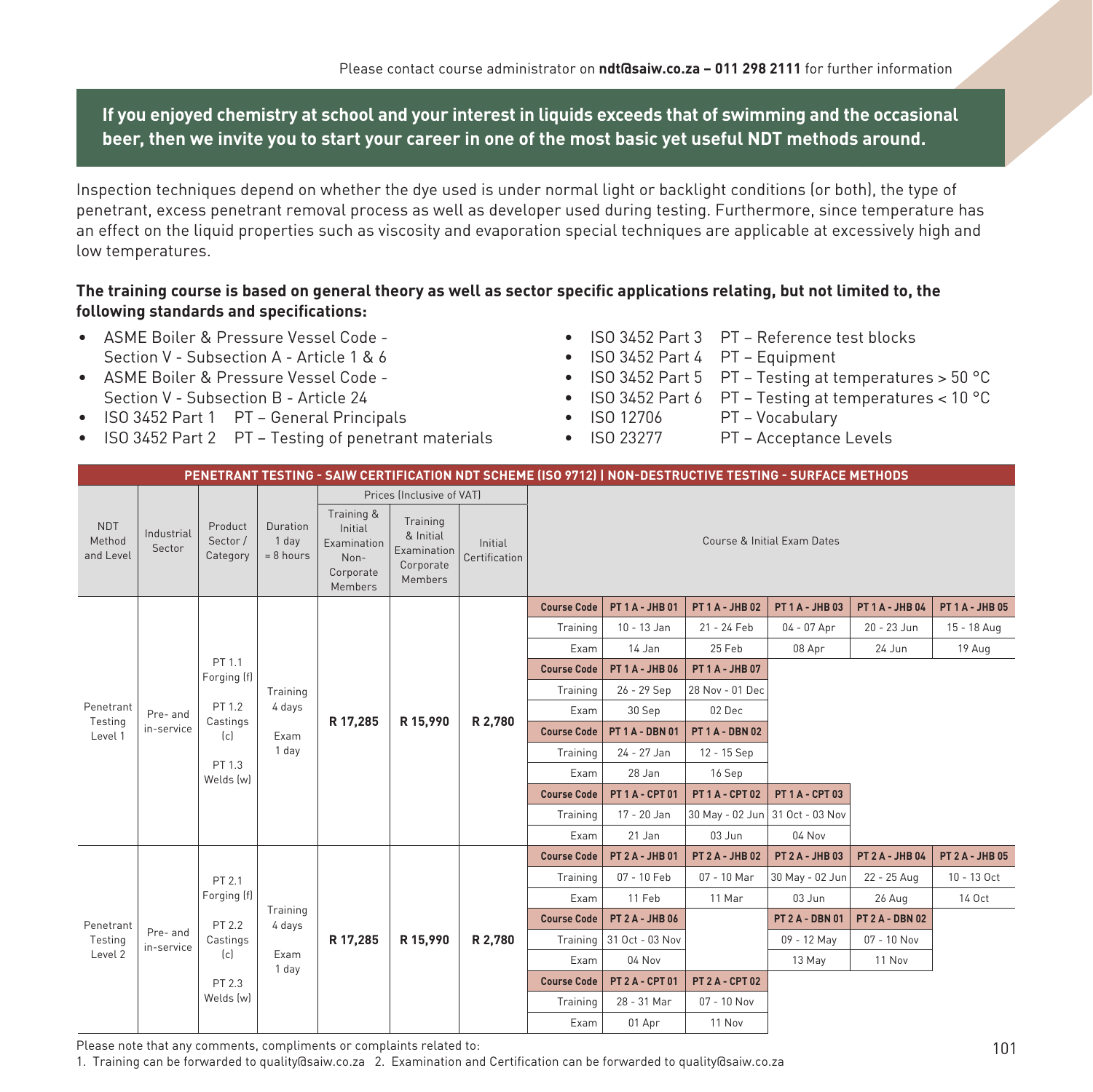# Visual Testing

### **COURSE INFORMATION**

**Visual Testing (VT) is the most simple and commonly used NDT method utilised today.** 

**VT is very often the first inspection that is performed on any component or in any environment since you have to observe what you need to inspect and the inspection area.** 

**VT is very much a surface inspection method. Visible light (within the 390 – 700nm range of the electromagnetic spectrum) and the interaction of it with a solid surface are used to detect indications that are open to the surface and that is not masked by any foreign material or debris. So effectively, what you can see is what you can detect.**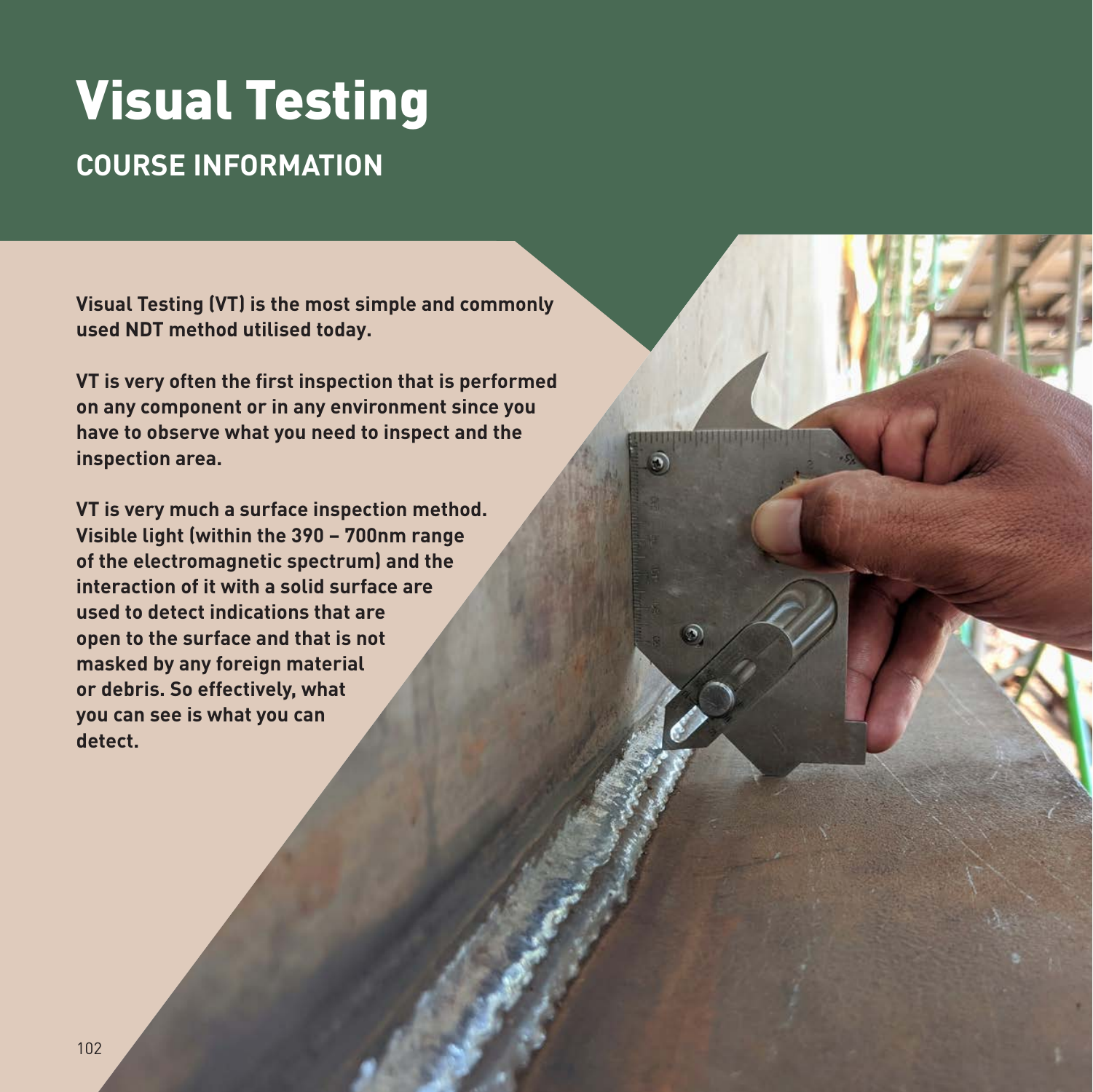**If you enjoyed working with lenses and mirrors in high school and if lasers fascinates you, then you are invited to attend a course in the most basic of all NDT methods and challenge you to become the next 'Sherlock Holmes' – certainly the most famous 'visual testing specialist' of all times.**

The Visual Testing method can be divided into three main techniques depending on the access to the surface. The techniques are direct, indirect and translucent and depend on the type of material to be tested.

#### **The training course is based on general theory as well as sector specific applications relating, but not limited to, the following standards and specifications:**

- ASME Boiler & Pressure Vessel Code Section V Subsection A Article 1 & 9
- ISO 3058 VT Low power magnifiers
- ISO 8785 VT Geometrical product specifications
- ISO 13385 Part 1 VT Geometrical product specifications : Callipers
- ISO 13385 Part 2 VT Geometrical product specifications : Calliper depth gauges
- ISO 11971 VT Castings
- ISO 17637 VT Welds



Scan this QR code to download the SAIW Course Prospectus App onto your cellular phone.

|                                   |                      |                                 |                                  |                                                                                                                                                                                                 |                           |                    |                        |                        | VISUAL TESTING - SAIW CERTIFICATION NDT SCHEME (ISO 9712)   NON-DESTRUCTIVE TESTING - SURFACE METHODS |                        |                        |                        |
|-----------------------------------|----------------------|---------------------------------|----------------------------------|-------------------------------------------------------------------------------------------------------------------------------------------------------------------------------------------------|---------------------------|--------------------|------------------------|------------------------|-------------------------------------------------------------------------------------------------------|------------------------|------------------------|------------------------|
|                                   |                      |                                 |                                  |                                                                                                                                                                                                 | Prices (Inclusive of VAT) |                    |                        |                        |                                                                                                       |                        |                        |                        |
| <b>NDT</b><br>Method<br>and Level | Industrial<br>Sector | Product<br>Sector /<br>Category | Duration<br>1 day<br>$= 8$ hours | Training &<br>Training<br>Initial<br>& Initial<br>Course & Initial Exam Dates<br>Examination<br>Initial<br>Examination<br>Certification<br>Non-<br>Corporate<br>Corporate<br>Members<br>Members |                           |                    |                        |                        |                                                                                                       |                        |                        |                        |
|                                   |                      |                                 |                                  |                                                                                                                                                                                                 |                           |                    | <b>Course Code</b>     | <b>VT 1 A - JHB 01</b> | <b>VT 1 A - JHB 02</b>                                                                                | <b>VT 1 A - JHB 03</b> | <b>VT 1 A - JHB 04</b> | <b>VT 1 A - JHB 05</b> |
|                                   |                      |                                 |                                  |                                                                                                                                                                                                 |                           | Training           | 17 - 20 Jan            | 28 Feb - 03 Mar        | 09 - 12 May                                                                                           | 06 - 09 Jun            | $01 - 04$ Aug          |                        |
|                                   |                      | VT 1.1<br>Forging (f)           |                                  |                                                                                                                                                                                                 |                           |                    | Exam                   | 21 Jan                 | 04 Mar                                                                                                | 13 May                 | 10 Jun                 | 05 Aug                 |
| Visual<br>Pre-and<br>Testing      |                      | Training<br>4 days              |                                  |                                                                                                                                                                                                 |                           | <b>Course Code</b> | <b>VT 1 A - JHB 06</b> |                        | <b>VT 1 A - DBN 01</b>                                                                                | <b>VT 1 A - DBN 02</b> |                        |                        |
|                                   | in-service           | VT 1.2<br>Castings (c)          |                                  | R 16,470                                                                                                                                                                                        | R 15,240                  | R 2.780            | Training               | $03 - 06$ Oct          |                                                                                                       | 25 - 28 Jul            | 26 - 29 Sep            |                        |
| Level 1                           |                      | VT 1.3                          | Exam<br>1 day                    |                                                                                                                                                                                                 |                           |                    | Exam                   | 07 Oct                 |                                                                                                       | 29 Jul                 | 30 Sep                 |                        |
|                                   |                      | Welds (w)                       |                                  |                                                                                                                                                                                                 |                           |                    | <b>Course Code</b>     | <b>VT 1 A - CPT 01</b> | <b>VT 1 A - CPT 02</b>                                                                                | <b>VT 1 A - CPT 03</b> |                        |                        |
|                                   |                      |                                 |                                  |                                                                                                                                                                                                 |                           |                    | Training               | 04 - 07 Apr            | 20 - 23 Jun                                                                                           | 10 - 13 Oct            |                        |                        |
|                                   |                      |                                 |                                  |                                                                                                                                                                                                 |                           |                    | Exam                   | 08 Apr                 | 24 Jun                                                                                                | 14 Oct                 |                        |                        |
|                                   |                      | VT 2.1                          |                                  |                                                                                                                                                                                                 |                           |                    | <b>Course Code</b>     | <b>VT 2 A - JHB 01</b> | <b>VT 2 A - JHB 02</b>                                                                                | <b>VT 2 A - JHB 03</b> |                        |                        |
|                                   |                      | Forging (f)                     | Training                         |                                                                                                                                                                                                 |                           |                    | Training               | 07 - 10 Mar            | 16 - 19 May                                                                                           | 27 - 30 Jun            |                        |                        |
| Visual<br>Pre-and                 |                      | <b>VT 2.2</b>                   | 4 days                           |                                                                                                                                                                                                 |                           |                    | Exam                   | 11 Mar                 | 20 May                                                                                                | 01 Jul                 |                        |                        |
| Testing<br>Level 2                | in-service           | Castings (c)                    | Exam                             | R 16,470                                                                                                                                                                                        | R 15,240                  | R 2,780            | <b>Course Code</b>     | <b>VT 2 A - DBN 01</b> | <b>VT 2 A - DBN 02</b>                                                                                |                        | <b>VT 2 A - CPT 01</b> | <b>VT 2 A - CPT 02</b> |
|                                   |                      | VT 2.3                          | 1 day                            |                                                                                                                                                                                                 |                           |                    | Training               | 01 - 04 Aug            | 14 - 17 Nov                                                                                           |                        | 28 - 31 Mar            | $01 - 04$ Aug          |
|                                   |                      | Welds (w)                       |                                  |                                                                                                                                                                                                 |                           |                    | Exam                   | 05 Aug                 | 18 Nov                                                                                                |                        | 01 Apr                 | 05 Aug                 |

Please note that any comments, compliments or complaints related to: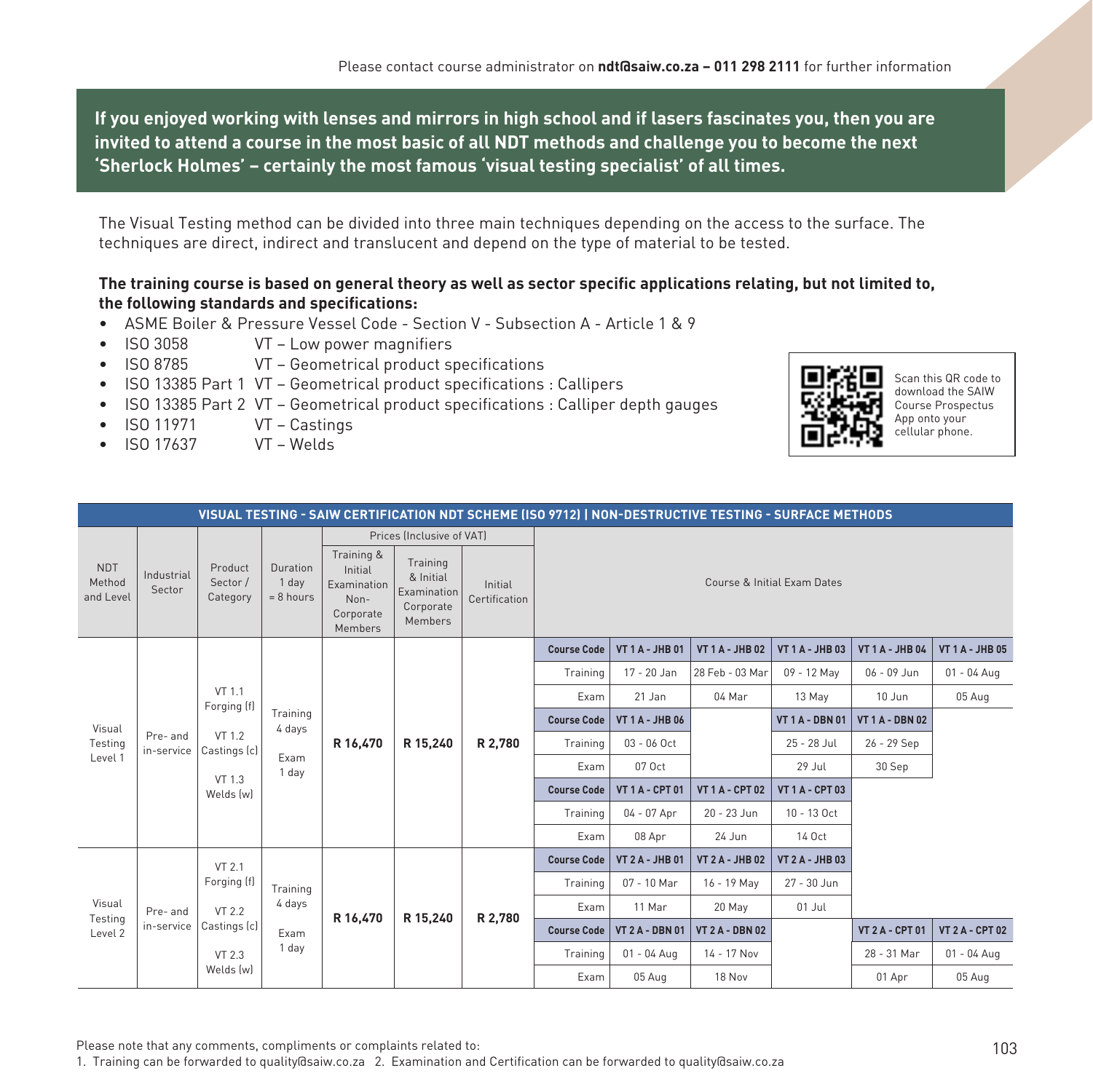# Radiographic Testing

### **COURSE INFORMATION**

**Radiographic Testing (RT) makes use of electromagnetic waves within the 0.01 to 10 nanometre (X-rays) or the < 0.01 nanometre (Gamma-rays) spectrum. At these ranges, the electromagnetic wave can effectively pass through a solid material, and an image can be created, either on film or electronic detection sensors, of what the internal structure of the material might be.** 

Therefore Radiographic Testing is a volumetric testing method effective for finding any discontinuities that exceeds a 2% cross-sectional void or material change in relation to the actual beam orientation.

The energy levels of these very short waves exceed 100eV and put the operator at risk of harmful ionisation radiation which cannot be seen, heard, felt, tasted or smelt. Radiation safety training is therefore essential in order to achieve and maintain an ALARA (As Low As Reasonably Achievable) exposure rating.

If you are interested in photography and Superman is your favourite DC character, then this is the right NDT method for you. However, please keep in mind you must have a sound knowledge of exponents and logarithms. Radiographic techniques depend on the type of wave used, the exposure configuration and the image formation.

#### **The training course is based on general theory as well as sector specific applications relating, but not limited to, the following standards and specifications:**

- ASME Boiler & Pressure Vessel Code Section V Subsection A Article 1 & 2
- ASME Boiler & Pressure Vessel Code Section V Subsection B Article 22
	- ISO 10675 Part 1 & 2 RT Acceptance levels
	- ISO 17636-1 RT X and gamma ray techniques
	- ISO 19232 Parts 1 to 5 RT Image quality of radiographs
	- ISO 11699 Parts 1 & 2 RT Industrial radiographic films
	- ISO 5580 RT Metallic materials using X- or gamma rays Basic rules
	- ISO 5576 RT Vocabulary

Details of specific codes utilised in the limited (RT 2.Int) as well as derived or advanced techniques courses (RT 2.9) can be found in the relevant training documents.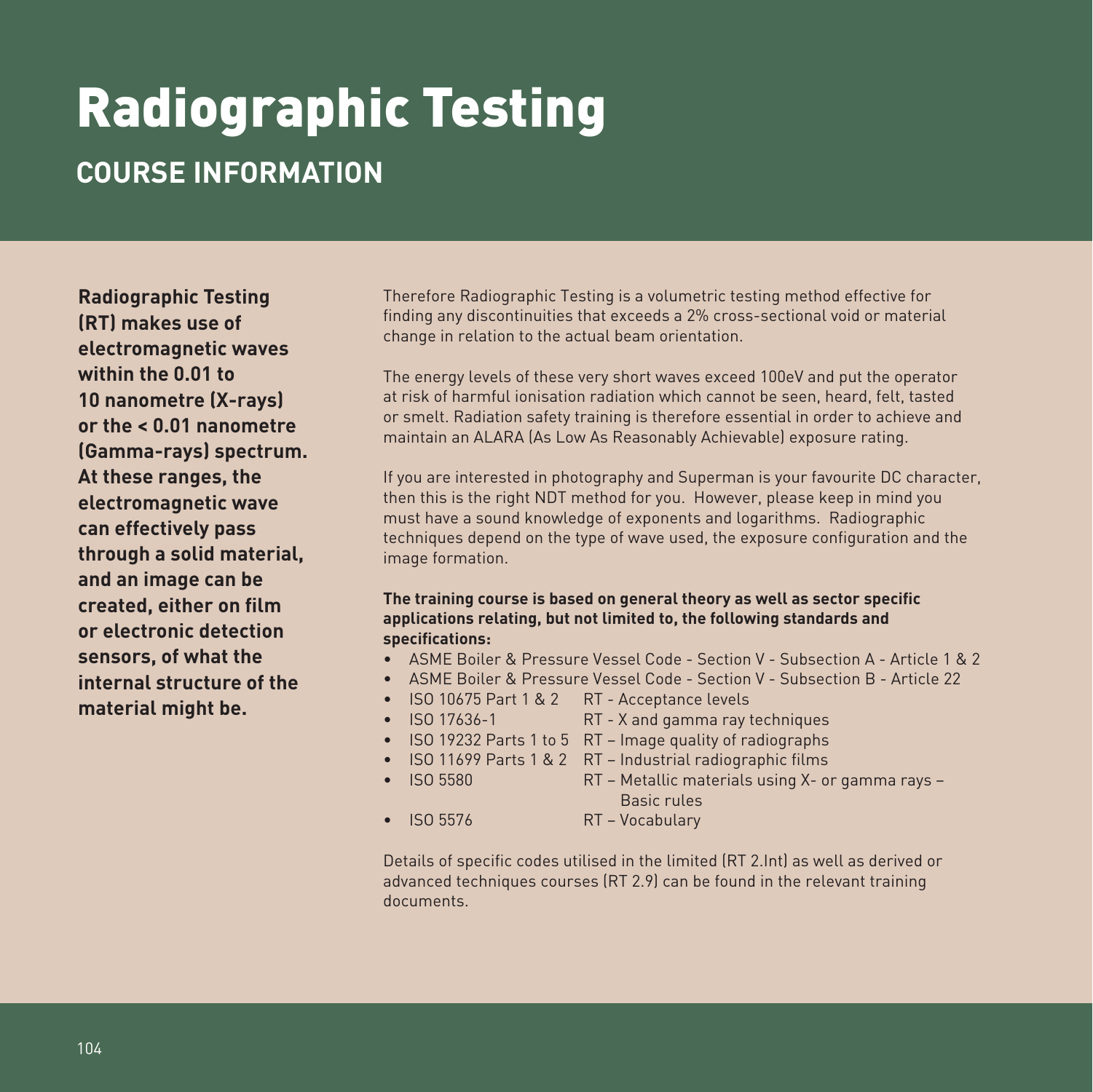|                                               | RADIOGRAPHIC TESTING - SAIW CERTIFICATION NDT SCHEME (ISO 9712)   NON-DESTRUCTIVE TESTING - VOLUMETRIC METHODS |                                                                                                                     |                                  |                                                                                                                                  |                           |                          |                    |                             |                                                     |                          |                   |                 |  |
|-----------------------------------------------|----------------------------------------------------------------------------------------------------------------|---------------------------------------------------------------------------------------------------------------------|----------------------------------|----------------------------------------------------------------------------------------------------------------------------------|---------------------------|--------------------------|--------------------|-----------------------------|-----------------------------------------------------|--------------------------|-------------------|-----------------|--|
|                                               |                                                                                                                |                                                                                                                     |                                  |                                                                                                                                  | Prices (Inclusive of VAT) |                          |                    |                             |                                                     |                          |                   |                 |  |
| NDT Method<br>and Level                       | Industrial<br>Sector                                                                                           | Product Sector /<br>Category                                                                                        | Duration<br>1 day<br>$= 8$ hours | Training &<br>Training &<br>Initial<br>Initial<br>Examination<br>Examination<br>Non-Corporate<br>Corporate<br>Members<br>Members |                           | Initial<br>Certification |                    | Course & Initial Exam Dates |                                                     |                          |                   |                 |  |
| Radiographic                                  |                                                                                                                | RT 1.5<br>X-Ray of Dense<br>Alloy Welds                                                                             | Training                         |                                                                                                                                  |                           | <b>Course Code</b>       |                    | <b>RT 1 A - JHB 01</b>      | <b>RT 1 A - JHB 02</b>                              | <b>RT 1 A - JHB 03</b>   |                   |                 |  |
| Testing<br>Level 1<br>+ RT Safety             | Pre- and<br>in-service                                                                                         | RT 1.6<br>Gamma-Ray                                                                                                 | 15 days<br>Exam                  | R49,990                                                                                                                          | R 46,240                  |                          |                    | R 2,780                     | Training                                            | 17 Jan - 04 Feb          | 06 - 27 Jun       | 31 Oct - 18 Nov |  |
|                                               |                                                                                                                | of Dense Alloy<br>Welds                                                                                             | 5 days                           |                                                                                                                                  |                           |                          | Exam               | 07 - 11 Feb                 | 28 Jun - 01 Jul                                     | 21 - 25 Nov              |                   |                 |  |
|                                               |                                                                                                                |                                                                                                                     |                                  |                                                                                                                                  |                           |                          | <b>Course Code</b> | <b>RT 2 INT - JHB 01</b>    | <b>RT 2 INT - JHB 02</b>                            | <b>RT 2 INT - JHB 03</b> | RT 2 INT - JHB 04 |                 |  |
|                                               |                                                                                                                |                                                                                                                     |                                  |                                                                                                                                  |                           |                          |                    | Training   21 Feb - 03 Mar  | 03 - 12 May                                         | 25 Jul - 04 Aug          | 29 Aug - 08 Sep   |                 |  |
| Film<br>Training<br>LIMITED<br>Interpretation |                                                                                                                |                                                                                                                     | Exam                             | 04 Mar                                                                                                                           | 13 May                    | 05 Aug                   | 09 Sept            |                             |                                                     |                          |                   |                 |  |
|                                               |                                                                                                                |                                                                                                                     |                                  | 9 days                                                                                                                           |                           |                          |                    |                             | Course Code   RT 2 INT - DBN 01                     |                          |                   |                 |  |
| Radiographic<br>Interpreters                  | Pre-and<br>in-service                                                                                          | of Dense Alloy<br>Welds Only                                                                                        | Exam                             | R 30,025                                                                                                                         | R 27,770                  | R 2,780                  | Training           | 24 Oct - 03 Nov             |                                                     |                          |                   |                 |  |
| Level 2                                       |                                                                                                                | (No operational<br>RT)                                                                                              | 1 day                            |                                                                                                                                  |                           |                          |                    | Exam                        | 04 Nov                                              |                          |                   |                 |  |
|                                               |                                                                                                                |                                                                                                                     |                                  |                                                                                                                                  |                           |                          | <b>Course Code</b> | <b>RT 2 INT - CPT 01</b>    | <b>RT 2 INT - CPT 02</b>                            |                          |                   |                 |  |
|                                               |                                                                                                                |                                                                                                                     |                                  |                                                                                                                                  |                           |                          | Training           | 04 - 14 Jul                 | 21 Nov - 01 Dec                                     |                          |                   |                 |  |
|                                               |                                                                                                                |                                                                                                                     |                                  |                                                                                                                                  |                           |                          | Exam               | 15 Jul                      | 02 Dec                                              |                          |                   |                 |  |
| Radiographic                                  |                                                                                                                | RT 2.5 X-Ray<br>of Dense Alloy                                                                                      | Training<br>10 days              |                                                                                                                                  |                           |                          | <b>Course Code</b> | <b>RT 2 A - JHB 01</b>      |                                                     |                          |                   |                 |  |
| Testing<br>Level 2                            | Pre-and<br>in-service                                                                                          | Welds<br>RT 2.6 Gamma-                                                                                              | Exam                             | R 37,490                                                                                                                         | R 34,680                  | R 2,780                  | Training           | 16 - 27 May                 |                                                     |                          |                   |                 |  |
|                                               |                                                                                                                | Ray of dense<br>Alloy Welds                                                                                         | 5 days                           |                                                                                                                                  |                           |                          | Exam               | 30 May - 03 Jun             |                                                     |                          |                   |                 |  |
|                                               |                                                                                                                |                                                                                                                     | Training<br>10 days              |                                                                                                                                  |                           |                          | <b>Course Code</b> |                             |                                                     |                          |                   |                 |  |
| ADVANCED<br>see point (1)                     | Pre-and<br>in-service                                                                                          | RT 2.9 Digital<br>Radiography                                                                                       |                                  | R 37,490                                                                                                                         | R 34,680                  | R 2,780                  | Training           |                             | Please refer to our website for<br>more information |                          |                   |                 |  |
|                                               |                                                                                                                |                                                                                                                     | Exam<br>5 days                   |                                                                                                                                  |                           |                          | Exam               |                             |                                                     |                          |                   |                 |  |
|                                               |                                                                                                                | * OTHER CATEGORIES AVAILABLE ON REQUEST AND SUBJECT TO DEMAND. [1] RT 2 A CERTIFICATION IS REQUIRED AS PREREQUISITE |                                  |                                                                                                                                  |                           |                          |                    |                             |                                                     |                          |                   |                 |  |



Scan this QR code to download the SAIW Course Prospectus App onto your cellular phone.

Please note that any comments, compliments or complaints related to:

1. Training can be forwarded to quality@saiw.co.za 2. Examination and Certification can be forwarded to quality@saiw.co.za

 $\mathbb{R}^2$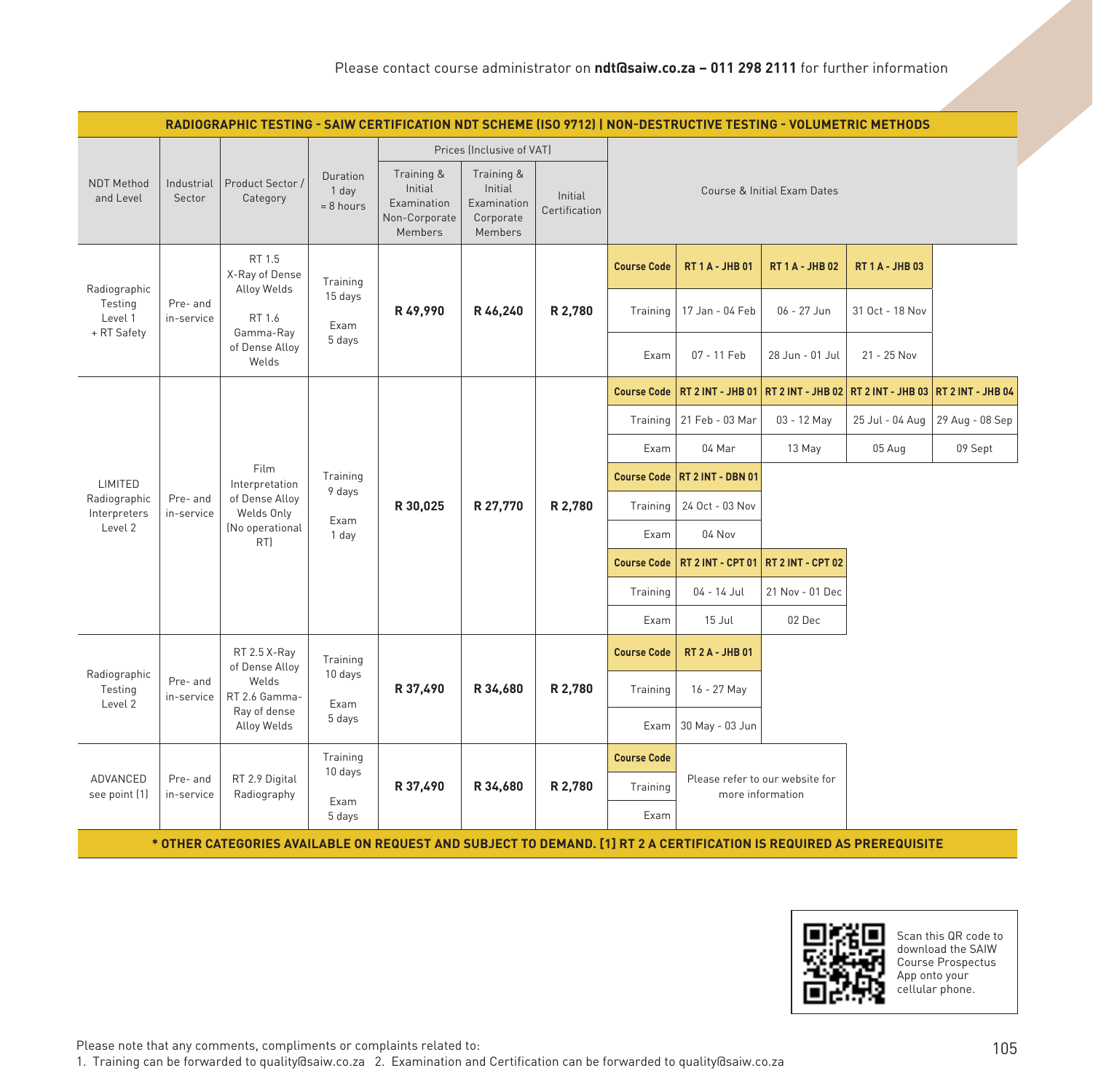# Ultrasonic Testing

### **COURSE INFORMATION**

#### **Ultrasonic Testing (UT) method utilises mechanical vibration within the ultrasonic range (> 20kHz) to detect volumetric discontinuities within solid materials.**

Both compression and shear waves are used to investigate the internal nature of components while the interaction of waves with linear, planar or volumetric 'vacancies' are used to characterise any discontinuities detected.

The sound beam is the primary inspection medium and both the qualification (properties) and quantification (calibration) thereof is essential for the interpretation of signal response. If you enjoy playing pool and have a knack for geometry and trigonometry, then we invite you to attend an ultrasonic testing course. It will change the way that you look at any engineering material or weldment. Compression and shear wave applications having various angles and frequencies are building blocks for determining the techniques used.

Also the send-or-receive / send-and-receive capabilities of the sensors are some of the technique parameters together with the scanning methodology used for example the tandem technique.

#### **The training course is based on general theory as well as sector specific applications relating, but not limited to, the following standards and specifications:**

- ASME Boiler & Pressure Vessel Code Section V Subsection A Article 1, 4 & 5
- ASME Boiler & Pressure Vessel Code Section V Subsection B Article 23
- ISO 16810 UT General Principles
- ISO 11666 UT Acceptance Levels
- ISO 17640 UT Techniques, Testing levels and assessment
- ISO 23279 UT Characterisation of discontinuities in welds
- ISO 5577 UT Vocabulary
- ISO 18175 UT Performance characteristics (no electronic instruments)
- ISO 16827 UT Characterisation and sizing of discontinuities
- ISO 16826 UT Discontinuities perpendicular to the surface
- ISO 16811 UT Sensitivity and range
- ISO 12710 UT Evaluating electronic characteristics of UT instruments
- ISO 10375 UT Characterisation of search unit and sound field
- ISO 7963 UT Calibration block No 2
- ISO 4992 Parts 1 & 2 UT Steel castings
- ISO 2400 UT Calibration block No 1
- ISO 22232 Parts 1/3 UT Equipment characterisation

Details of specific codes utilised in the limited (UT 1.WT) as well as derived or advanced techniques courses (UT 2.7; 2.8; 2.9; 2.10 and 2.11) can be found in the relevant training documents.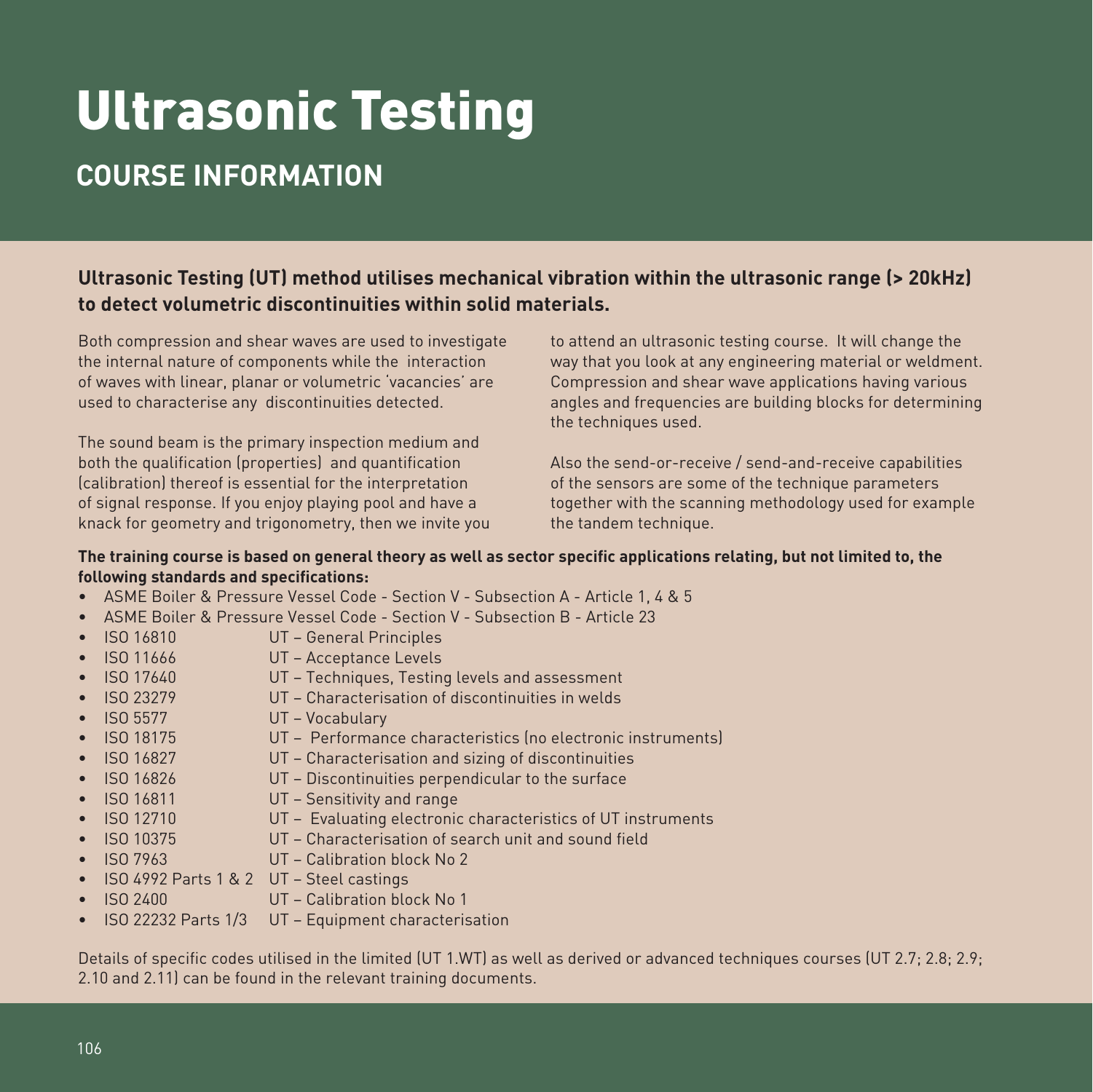#### Please contact course administrator on **ndt@saiw.co.za – 011 298 2111** for further information

| ULTRASONIC TESTING - SAIW CERTIFICATION NDT SCHEME (ISO 9712)   NON-DESTRUCTIVE TESTING - VOLUMETRIC METHODS |                        |                                                                                           |                                  |                                                                      |                                                                                           |                          |                    |                                                     |                                                                                                                                                                                                                                                   |                        |                  |  |
|--------------------------------------------------------------------------------------------------------------|------------------------|-------------------------------------------------------------------------------------------|----------------------------------|----------------------------------------------------------------------|-------------------------------------------------------------------------------------------|--------------------------|--------------------|-----------------------------------------------------|---------------------------------------------------------------------------------------------------------------------------------------------------------------------------------------------------------------------------------------------------|------------------------|------------------|--|
| <b>NDT</b><br>Method and<br>Level                                                                            | Industrial<br>Sector   | Product Sector /<br>Category                                                              | Duration<br>1 day<br>$= 8$ hours | Training &<br>Initial<br>Examination<br>Non-<br>Corporate<br>Members | Prices (Inclusive of VAT)<br>Training<br>& Initial<br>Examination<br>Corporate<br>Members | Initial<br>Certification |                    |                                                     | Course & Initial Exam Dates                                                                                                                                                                                                                       |                        |                  |  |
|                                                                                                              |                        |                                                                                           |                                  |                                                                      |                                                                                           |                          | <b>Course Code</b> | UT 1 WT - JHB 01                                    | UT 1 WT - JHB 02                                                                                                                                                                                                                                  | UT 1 WT - JHB 03       | UT 1 WT - JHB 04 |  |
|                                                                                                              |                        |                                                                                           |                                  |                                                                      |                                                                                           |                          | Training           | 27 - 30 Jun                                         | 25 - 28 Jul                                                                                                                                                                                                                                       | 12 - 15 Sept           | 07 - 10 Nov      |  |
| LIMITED                                                                                                      |                        |                                                                                           |                                  |                                                                      |                                                                                           |                          | Exam               | 01 Jul                                              | 29 Jul                                                                                                                                                                                                                                            | 16 Sept                | 11 Nov           |  |
| Ultrasonic<br>Testing                                                                                        |                        | Limited to wall<br>thickness                                                              | Training<br>4 days               |                                                                      |                                                                                           |                          | <b>Course Code</b> | UT 1 WT - DBN 01                                    | UT 1 WT - DBN 02                                                                                                                                                                                                                                  |                        |                  |  |
| Level 1                                                                                                      | Pre- and<br>in-service | measurement<br>using                                                                      |                                  | R 16,470                                                             | R 15,235                                                                                  | R 2,780                  | Training           | 27 - 30 Jun                                         | 28 Nov - 01 Dec                                                                                                                                                                                                                                   |                        |                  |  |
| Limited<br>- Wall                                                                                            |                        | compression                                                                               | Exam<br>1 day                    |                                                                      |                                                                                           |                          | Exam               | 01 Jul                                              | 02 Dec                                                                                                                                                                                                                                            |                        |                  |  |
| Thickness                                                                                                    |                        | probe only                                                                                |                                  |                                                                      |                                                                                           |                          | <b>Course Code</b> | UT 1 WT - CPT 01                                    | UT 1 WT - CPT 02                                                                                                                                                                                                                                  | UT 1 WT - CPT 03       |                  |  |
|                                                                                                              |                        |                                                                                           |                                  |                                                                      |                                                                                           |                          | Training           | 31 Jan - 03 Feb                                     | 25 - 28 Jul                                                                                                                                                                                                                                       | 05 - 08 Dec            |                  |  |
|                                                                                                              |                        |                                                                                           |                                  |                                                                      |                                                                                           |                          | Exam               | 04 Feb                                              | 29 Jul                                                                                                                                                                                                                                            | 09 Dec                 |                  |  |
|                                                                                                              |                        | UT 1.1 Wrought                                                                            |                                  |                                                                      |                                                                                           |                          | <b>Course Code</b> | <b>UT 1 A - JHB 01</b>                              | <b>UT 1 A - JHB 02</b>                                                                                                                                                                                                                            | <b>UT 1 A - JHB 03</b> |                  |  |
|                                                                                                              |                        | Product/Forgings                                                                          | Training                         |                                                                      | R 34,680                                                                                  |                          | Training           | 21 Feb - 08 Mar                                     | 03 - 18 May                                                                                                                                                                                                                                       | 29 Aug - 13 Sep        |                  |  |
| Ultrasonic<br>Testing                                                                                        | Pre- and               | UT 1.2 Castings<br>UT 1.3 Butt Welds                                                      | 12 days                          | R 37,495                                                             |                                                                                           | R 2,780                  | Exam               | 09 - 11 Mar                                         | 19 - 23 May                                                                                                                                                                                                                                       | 14 - 16 Sep            |                  |  |
| Level 1                                                                                                      | in-service             | in Plate                                                                                  | Exam                             |                                                                      |                                                                                           |                          | <b>Course Code</b> | <b>UT 1 A - DNB 01</b>                              | <b>UT 1 A - CPT 01</b>                                                                                                                                                                                                                            |                        |                  |  |
|                                                                                                              |                        | UT 1.4 Butt Welds                                                                         | 3 days                           |                                                                      |                                                                                           |                          | Training           | 31 Jan - 15 Feb                                     | 29 Aug - 13 Sep                                                                                                                                                                                                                                   |                        |                  |  |
|                                                                                                              |                        | in Pipe                                                                                   |                                  |                                                                      |                                                                                           |                          | Exam               | 16 - 18 Feb                                         | 14 - 16 Sep                                                                                                                                                                                                                                       |                        |                  |  |
|                                                                                                              |                        | UT 2.1 Wrought                                                                            |                                  |                                                                      |                                                                                           |                          | <b>Course Code</b> | <b>UT 2 A - JHB 01</b>                              | <b>UT 2 A - DNB 01</b>                                                                                                                                                                                                                            | <b>UT 2 A - CPT 01</b> |                  |  |
| Ultrasonic<br>Testing                                                                                        | Pre- and<br>in-service | Product/Forgings<br>UT 2.2 Castings<br>UT 2.3 Butt Welds<br>in Plate<br>UT 2.4 Butt Welds | Training<br>12 days              | R 37,495                                                             | R 34,680                                                                                  | R 2,780                  | Training           | 09 - 24 May                                         | 27 Jun - 12 Jul                                                                                                                                                                                                                                   | 27 Jun - 12 Jul        |                  |  |
| Level 2                                                                                                      |                        | in Pipe<br>UT 2.5 T-joints<br>& other<br>configurations<br>UT 2.6 Nozzles                 | Exam<br>3 days                   |                                                                      |                                                                                           |                          | Exam               | 25 - 27 May                                         | 13 - 15 Jul                                                                                                                                                                                                                                       | 13 - 15 Jul            |                  |  |
|                                                                                                              |                        |                                                                                           | Training                         |                                                                      |                                                                                           |                          | <b>Course Code</b> |                                                     |                                                                                                                                                                                                                                                   |                        |                  |  |
| ADVANCED                                                                                                     | Pre- and               | UT 2.10<br>Ultrasonic                                                                     | 12 days                          | R 62,430                                                             | R 57,750                                                                                  | R 2,780                  | Training           | Please refer to our website for updates relating to |                                                                                                                                                                                                                                                   |                        |                  |  |
|                                                                                                              | in-service             | Phased Array                                                                              | Exam<br>5 days                   |                                                                      |                                                                                           |                          | Exam               |                                                     | advanced / derived techniques.                                                                                                                                                                                                                    |                        |                  |  |
|                                                                                                              |                        |                                                                                           |                                  |                                                                      |                                                                                           |                          |                    |                                                     | PLEASE NOTE: ADVANCED OPTIONS UT 2.8 - CRITICAL FLAW SIZING: UT 2.9 - AUSTENITIC STAINLESS STEEL AND UT 2.11 - TIME OF FLIGHT DIFFRACTION<br>ARE AVAILABLE ON REQUEST AND SUBJECT TO DEMAND. [1] UT 2 A CERTIFICATION IS REQUIRED AS PREREQUISITE |                        |                  |  |



Scan this QR code to download the SAIW Course Prospectus App onto your cellular phone.

Please note that any comments, compliments or complaints related to: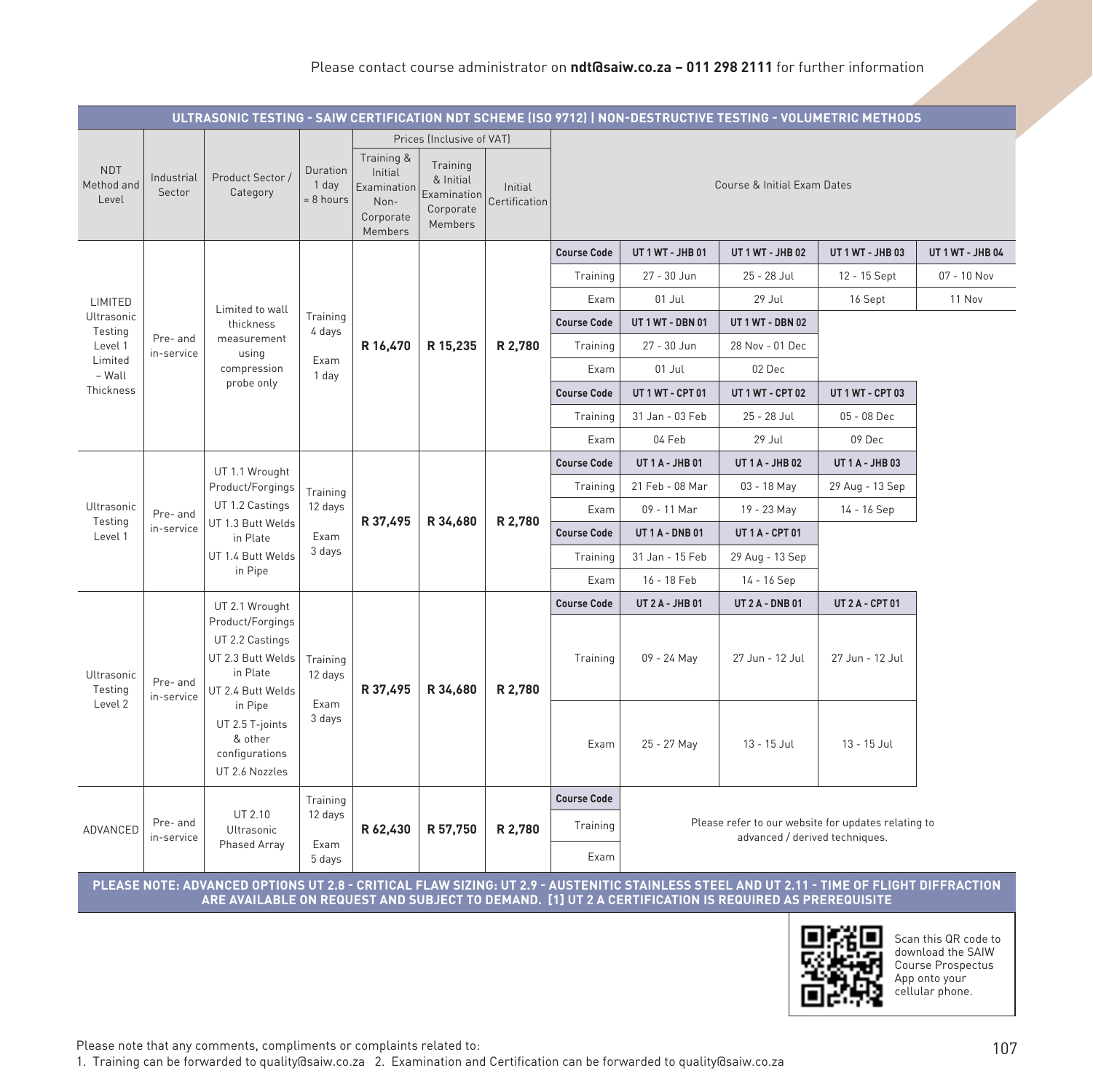# Portable Hardness Testing

### **COURSE INFORMATION**

**The main purpose of hardness testing is to determine the suitability of a material for a given application.**

Conventional hardness testers, like Rockwell, Brinell or Vickers machines, require the test piece be brought to the testing device, but this is not always possible.

Portable hardness testing devices have been developed that permit in-situ hardness measurements thus offering quick and economical supplements to conventional, stationary testing machines.

This three day course will define hardness, conventional methods of hardness testing and various methods of portable hardness testing. Practical session during the course will give hands on experience on the portable hardness testing machines with various samples ranging from steel, stainless steel, aluminium and plastics.

After the course, the person will be competent to undertake in-situ hardness testing.

#### **COURSE DURATION**

2 days + 1 day exam

#### **PRICING (Including VAT)**

| Corporate Member     | R 9,595  |
|----------------------|----------|
| Non-Corporate Member | R 10,375 |

#### **JOHANNESBURG**

|                                                                                                                                                                                                                                                     | <b>HRS</b> | JHB <sub>1</sub>   | JHB <sub>2</sub> |
|-----------------------------------------------------------------------------------------------------------------------------------------------------------------------------------------------------------------------------------------------------|------------|--------------------|------------------|
| • Principles of hardness testing - various<br>techniques<br>• Similarities and differences between<br>portable and conventional hardness<br>testing<br>• Importance of calibration and surface<br>preparation<br>• Behaviour of different materials | 16         | $20 - 21$ Jun      | $24 - 25$ Oct    |
| <b>Examination</b>                                                                                                                                                                                                                                  |            | $22 \; \text{lim}$ | 26 Oct           |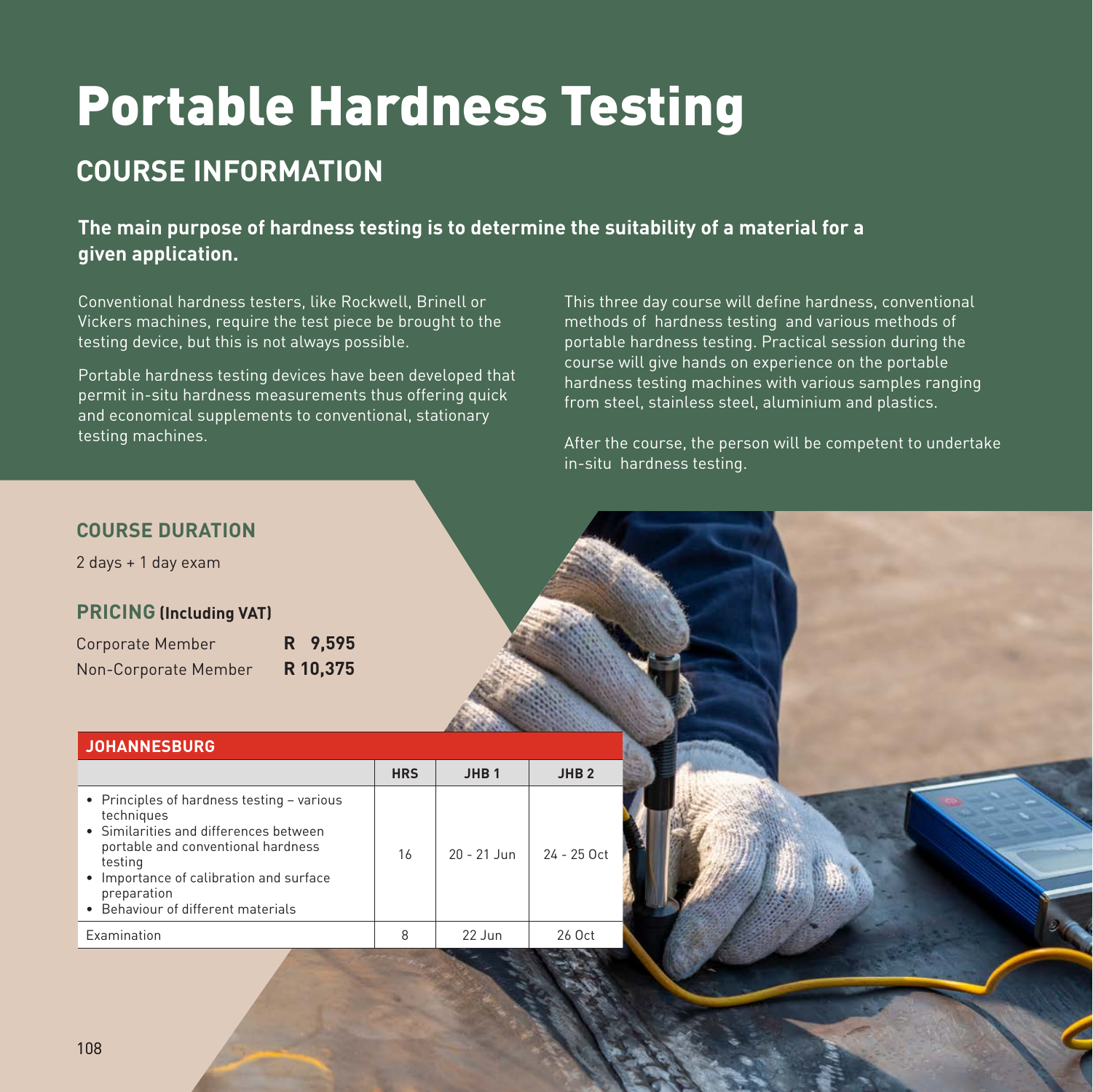# Replica Metallography

### **COURSE INFORMATION**

**Metallographic inspections play a key role in determining the remaining life assessment, creep life of pressure vessels, pipelines, power plants and in verifying the material and heat treatment of fabricated equipment.**

In those instances, destructive metallographic tests are unsuitable as further usability of the component is required. Replica metallographic technique is an in-situ, non-destructive technique to reveal the microstructure of components.

The usual method of metallographic investigation involves cutting pieces from the component so that laboratory preparation and examination can be performed. However, in replica metallography, after proper surface preparation through the use of cellulose acetate sheets, the technician makes a copy (for this reason it is called "replica") of the microstructure of the metal surface, which will be examined using an optical microscope.The

four day course on replica metallography will give an insight into the different types of materials, importance of metallography, and how to do lab metallography and replica metallography. On successful completion of the course, the candidate will be a competent replica technician. Evaluation of the metallographs is undertaken by a qualified metallurgist.



Scan this QR code to download the SAIW Course Prospectus App onto your cellular phone.

#### **COURSE DURATION**

3 days + 1 day exam

#### **PRICING (Including VAT)**

| Corporate Member     | R 12,790 |
|----------------------|----------|
| Non-Corporate Member | R 13,830 |

| <b>JOHANNESBURG</b>                                                                                                                                                                                                                                                                                                     |                                  |                  |                  |
|-------------------------------------------------------------------------------------------------------------------------------------------------------------------------------------------------------------------------------------------------------------------------------------------------------------------------|----------------------------------|------------------|------------------|
|                                                                                                                                                                                                                                                                                                                         | <b>HRS</b>                       | JHB <sub>1</sub> | JHB <sub>2</sub> |
| • Principles of metallography<br>• Similarities and differences between on-site and laboratory surface preparation<br>• Etching of samples/surfaces and importance of time and temperature<br>• Placement of acetate film and final transfer to optical slide<br>Importance of proper identification of replicated area | 24                               | 22 - 23 Aug      | $07 - 08$ Nov    |
| Examination                                                                                                                                                                                                                                                                                                             | Theory - 2 hrs<br>+ Prac - 4 hrs | 24 Aug           | 09 Nov           |

Please note that any comments, compliments or complaints related to: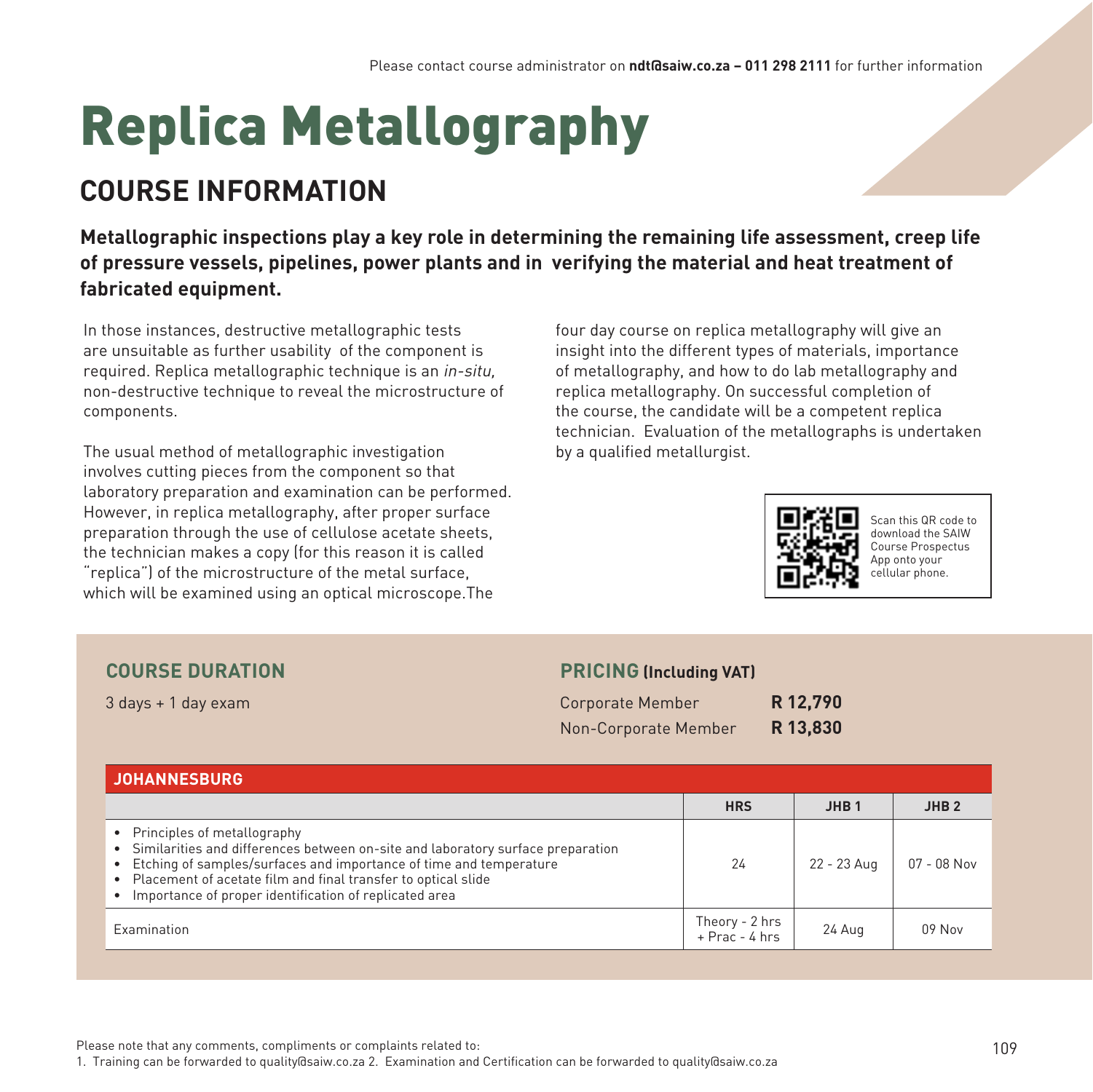| LEVEL 3 ELEGIBILITY PRACTICAL EXAMINATIONS |            |  |  |  |  |  |  |
|--------------------------------------------|------------|--|--|--|--|--|--|
| MT Level 2                                 | On request |  |  |  |  |  |  |
| PT Level 2                                 | On request |  |  |  |  |  |  |
| RT Level 2                                 | On request |  |  |  |  |  |  |
| UT Level <sub>2</sub>                      | On request |  |  |  |  |  |  |



Scan this QR code to download the SAIW Course Prospectus App onto your cellular phone.

| NON-DESTRUCTIVE TESTING - LEVEL 3 - BASIC & MAIN METHODS   SAIW CERTIFICATION NDT LEVEL 3 - ISO 9712 |                        |                                                                                                                                              |                                      |                                                                      |                                                                     |                          |                             |                         |  |  |
|------------------------------------------------------------------------------------------------------|------------------------|----------------------------------------------------------------------------------------------------------------------------------------------|--------------------------------------|----------------------------------------------------------------------|---------------------------------------------------------------------|--------------------------|-----------------------------|-------------------------|--|--|
|                                                                                                      |                        |                                                                                                                                              |                                      | Prices (Inclusive of VAT)                                            |                                                                     |                          |                             |                         |  |  |
| NDT Method and<br>Level                                                                              | Industrial<br>Sector   | Product Sector /<br>Category                                                                                                                 | Duration<br>1 day<br>$= 8$ hours     | Training &<br>Initial<br>Examination<br>Non-<br>Corporate<br>Members | Training &<br>Initial<br>Examination<br>Corporate<br><b>Members</b> | Initial<br>Certification | Course & Initial Exam Dates |                         |  |  |
| NDT Level 3: Basic                                                                                   | Pre- and<br>in-service | Part A: Materials &<br>Processes<br>Part B: Qual & Cert<br>Schemes<br>Part C: NDT Level 2                                                    | Training<br>10 days<br>Exam<br>1 day | R 33,025                                                             | R 30,550                                                            | R 2,780                  | <b>Course Code</b>          | <b>NDT 3 A - JHB 01</b> |  |  |
|                                                                                                      |                        |                                                                                                                                              |                                      |                                                                      |                                                                     |                          | Training                    | <b>TBA</b>              |  |  |
|                                                                                                      |                        |                                                                                                                                              |                                      |                                                                      |                                                                     |                          | Exam                        | <b>TBA</b>              |  |  |
| Magnetic Testing:<br>Level 3<br>[Main Method]                                                        | Pre- and<br>in-service | Part D: (Gen) +<br>Parts E1 & E2<br>(Specific + codes)<br>+ Part F (Procedure)<br>Forgings (f), Castings (c)<br>& Welds [w]                  | Training<br>5 days<br>Exam<br>2 days | R 24,200                                                             | R 22,390                                                            | R 2,780                  | <b>Course Code</b>          | <b>MT 3 A - JHB 01</b>  |  |  |
|                                                                                                      |                        |                                                                                                                                              |                                      |                                                                      |                                                                     |                          | Training                    | <b>TBA</b>              |  |  |
|                                                                                                      |                        |                                                                                                                                              |                                      |                                                                      |                                                                     |                          | Exam                        | <b>TBA</b>              |  |  |
| Penetrant Testing:<br>Level 3<br>[Main Method]                                                       | Pre- and<br>in-service | Part D: (Gen) + Parts E1<br>& E2 (Specific + codes)<br>+ Part F (Procedure)<br>Forgings (f),<br>Castings (c) & Welds (w)                     | Training                             | R 24,200                                                             | R 22,390                                                            | R 2.780                  | <b>Course Code</b>          | <b>PT 3 A - JHB 01</b>  |  |  |
|                                                                                                      |                        |                                                                                                                                              | 5 days                               |                                                                      |                                                                     |                          | Training                    | <b>TBA</b>              |  |  |
|                                                                                                      |                        |                                                                                                                                              | Exam<br>2 days                       |                                                                      |                                                                     |                          | Exam                        | <b>TBA</b>              |  |  |
| Radiographic<br>Testing:<br>Level 3<br>[Main Method]                                                 | Pre- and<br>in-service | Part D: (Gen) + Parts E1<br>& E2 (Specific + codes)<br>+ Part F (Procedure)<br>Welds in Dense Alloys:<br>X and Gamma                         | Training<br>5 days                   | R 24,200                                                             | R 22,390                                                            | R 2,780                  | <b>Course Code</b>          | <b>RT 3 A - JHB 01</b>  |  |  |
|                                                                                                      |                        |                                                                                                                                              |                                      |                                                                      |                                                                     |                          | Training                    | <b>TBA</b>              |  |  |
|                                                                                                      |                        |                                                                                                                                              | Exam<br>2 days                       |                                                                      |                                                                     |                          | Exam                        | <b>TBA</b>              |  |  |
| Ultrasonic Testing:<br>Level 3<br>[Main Method]                                                      | Pre- and<br>in-service | Part D: (Gen) +<br>Parts E1 & E2 (Specific<br>+ codes) + Part F<br>(Procedure) Forgings (f),<br>Castings (c) & Welds (w)<br>- all categories | Training<br>5 days                   | R 24,200                                                             | R 22,390                                                            | R 2,780                  | <b>Course Code</b>          | <b>UT 3 A - JHB 01</b>  |  |  |
|                                                                                                      |                        |                                                                                                                                              |                                      |                                                                      |                                                                     |                          | Training                    | <b>TBA</b>              |  |  |
|                                                                                                      |                        |                                                                                                                                              | Exam<br>2 days                       |                                                                      |                                                                     |                          | Exam                        | <b>TBA</b>              |  |  |

**PLEASE NOTE: EDDY CURRENT TESTING & VISUAL TESTING LEVEL 3 ARE AVAILABLE ON REQUEST AND SUBJECT TO DEMAND.**

| <b>RE-WRITES</b>  |            |  |  |  |  |  |
|-------------------|------------|--|--|--|--|--|
| Basic/MT/PT       | On request |  |  |  |  |  |
| Basic/MT/PT/RT/UT | On request |  |  |  |  |  |